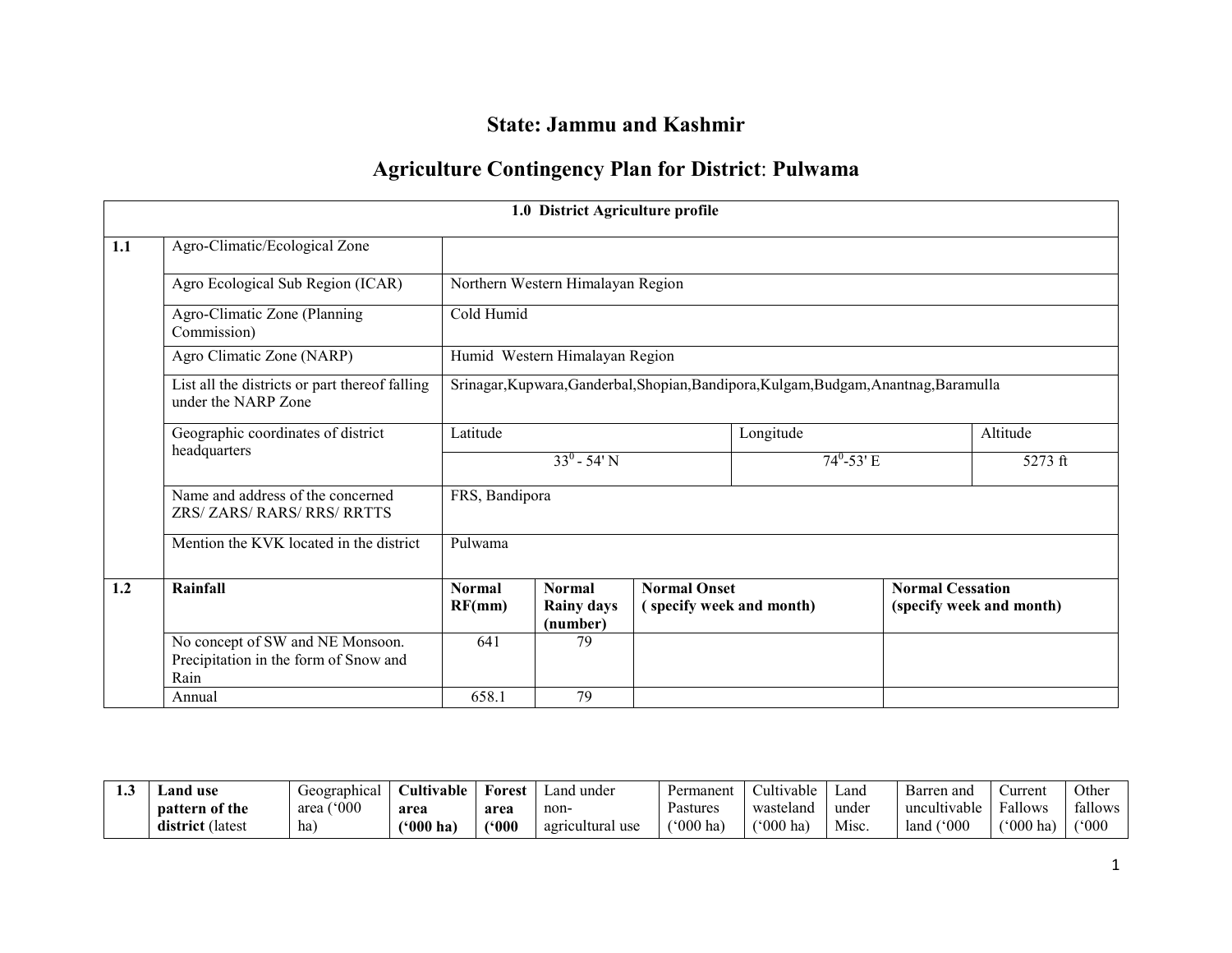| statistics)    |        |        | ha    | $(000 \text{ ha})$ |       |       | tree         | ha)   |       | ha)   |
|----------------|--------|--------|-------|--------------------|-------|-------|--------------|-------|-------|-------|
|                |        |        |       |                    |       |       | crops<br>and |       |       |       |
|                |        |        |       |                    |       |       | groves       |       |       |       |
|                |        |        |       |                    |       |       | (000)<br>ha) |       |       |       |
|                |        |        |       |                    |       |       |              |       |       |       |
| Area ('000 ha) | 60.772 | 57.389 | 0.412 | 7.494              | 6.447 | 3.758 | 1.065        | 2.592 | 5.866 | 0.757 |

| 1.4 | <b>Major Soils</b> | Area ('000 ha) | Percent (%) of total |
|-----|--------------------|----------------|----------------------|
|     | Clay Soil          | 37.41          | 70                   |
|     | Sandy Loam         | 14.71          | 30                   |

| 1.5 | <b>Agricultural land use</b> | Area $('000 ha)$ | Cropping intensity % |
|-----|------------------------------|------------------|----------------------|
|     | Net sown area                | 32.381           | 176                  |
|     | Area sown more than once     | 25.008           |                      |
|     | Gross cropped area           | 57.389           |                      |

| 1.6 | Irrigation                     | Area ('000 ha) |                |                           |
|-----|--------------------------------|----------------|----------------|---------------------------|
|     | Net irrigated area             | 21.319         |                |                           |
|     | Gross irrigated area           | 38.858         |                |                           |
|     | Rainfed area                   | 20.453         |                |                           |
|     | <b>Sources of Irrigation</b>   | Number         | Area ('000 ha) | % of total irrigated area |
|     | Canals/Small Canals            |                | 4.594          |                           |
|     | Tanks                          |                |                |                           |
|     | Open wells                     |                | 0.088          |                           |
|     | Bore wells                     |                |                |                           |
|     | Lift irrigation schemes        |                |                |                           |
|     | Micro-irrigation               |                | 3.060          |                           |
|     | Other sources (please specify) |                |                |                           |
|     | Total Irrigated Area           |                | 10.193         | 100 %                     |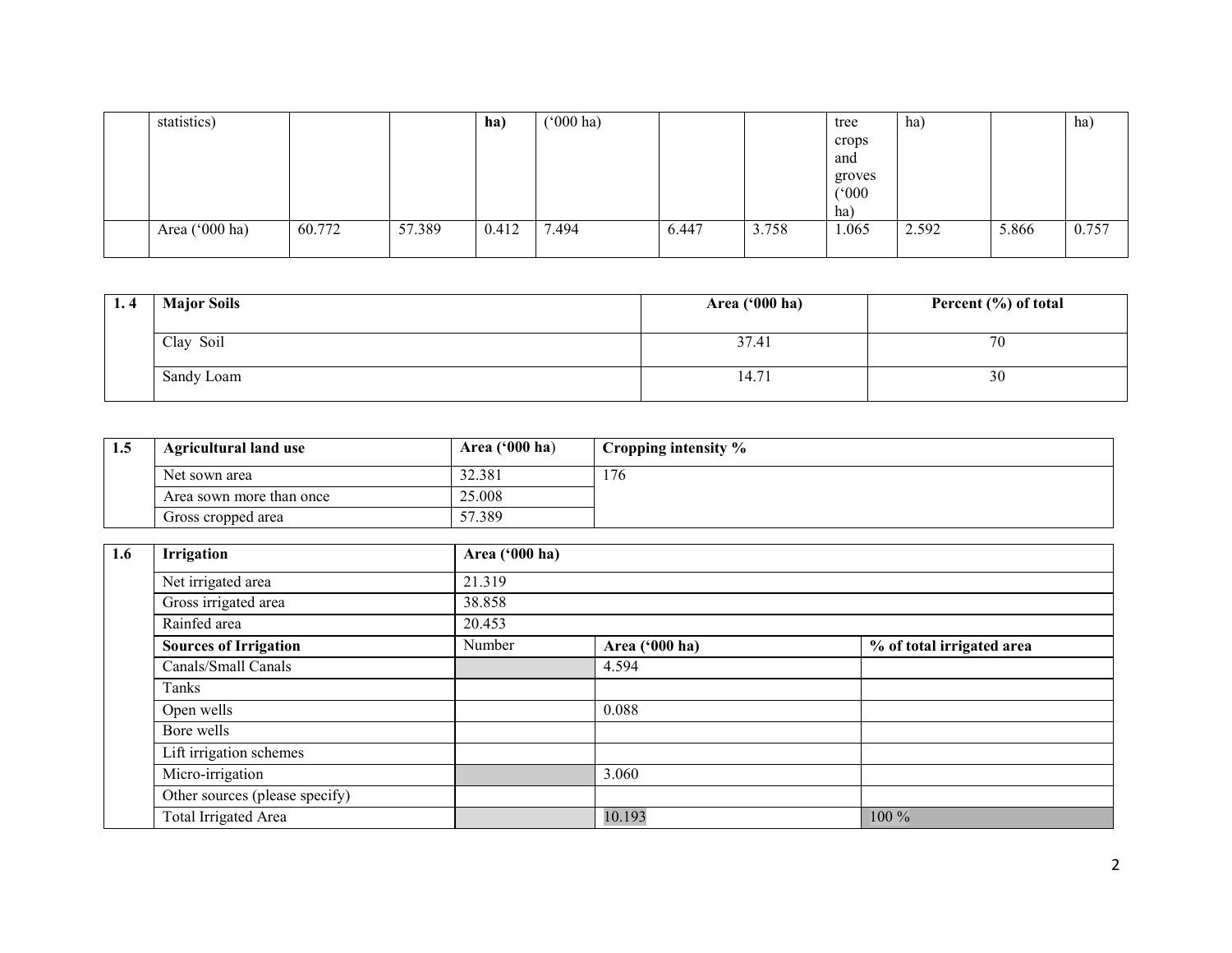|  | Pump sets                                                                                                  | 132                              |              |                                                                                                          |  |  |  |  |
|--|------------------------------------------------------------------------------------------------------------|----------------------------------|--------------|----------------------------------------------------------------------------------------------------------|--|--|--|--|
|  | No. of Tractors                                                                                            | 27                               |              |                                                                                                          |  |  |  |  |
|  | Groundwater availability and use* (Data<br>source: State/Central Ground water<br><b>Department /Board)</b> | No. of blocks/<br><b>Tehsils</b> | $(\% )$ area | <b>Quality of water (specify the</b><br>problem such as high levels of<br>arsenic, fluoride, saline etc) |  |  |  |  |
|  | Over exploited                                                                                             |                                  |              |                                                                                                          |  |  |  |  |
|  | Critical                                                                                                   |                                  |              |                                                                                                          |  |  |  |  |
|  | Semi-critical                                                                                              |                                  |              |                                                                                                          |  |  |  |  |
|  | Safe                                                                                                       |                                  |              |                                                                                                          |  |  |  |  |
|  | Wastewater availability and use                                                                            |                                  |              |                                                                                                          |  |  |  |  |
|  | Ground water quality                                                                                       |                                  |              |                                                                                                          |  |  |  |  |
|  | *over-exploited: groundwater utilization; safe: <70%                                                       |                                  |              |                                                                                                          |  |  |  |  |

### 1.7 Area under major field crops & horticulture (Specify year 2008-2009)

| 1.7a             | <b>Major field crops</b><br>cultivated |                          |                |                | Area ('000 ha)           |                          |                          |                          |                   |  |
|------------------|----------------------------------------|--------------------------|----------------|----------------|--------------------------|--------------------------|--------------------------|--------------------------|-------------------|--|
|                  |                                        | <b>Kharif</b>            |                |                | Rabi                     |                          |                          | <b>Summer</b>            | Grand             |  |
|                  |                                        | <b>Irrigated</b>         | Rainfed        | <b>Total</b>   | <b>Irrigated</b>         | Rainfed                  | <b>Total</b>             |                          | total             |  |
|                  | Paddy                                  | 16.728                   | $\blacksquare$ | $\blacksquare$ | $\sim$                   | $\blacksquare$           | $\overline{\phantom{a}}$ | $\blacksquare$           | $\blacksquare$    |  |
|                  | Maize                                  | $\blacksquare$           | 5.365          | $\blacksquare$ | $\overline{\phantom{0}}$ | $\blacksquare$           | $\overline{\phantom{0}}$ | $\blacksquare$           |                   |  |
|                  | Pulses                                 | $\overline{\phantom{a}}$ | 0.366          | $\sim$         | $\sim$                   | $\blacksquare$           | $\overline{\phantom{a}}$ | $\overline{\phantom{a}}$ | $\blacksquare$    |  |
|                  | Fodder                                 | 3.501                    | $\blacksquare$ | $\sim$         | $\overline{\phantom{a}}$ | $\sim$                   | $\overline{\phantom{a}}$ | $\overline{\phantom{a}}$ | $\blacksquare$    |  |
|                  | wheat                                  | $\blacksquare$           | $\blacksquare$ | $\blacksquare$ | 0.334                    |                          | $\blacksquare$           | $\blacksquare$           | $\blacksquare$    |  |
|                  | Dyes and tanning<br>material           | 2.381                    | $\sim$         | $\blacksquare$ | $\sim$                   | $\overline{\phantom{0}}$ | $\blacksquare$           | $\blacksquare$           | $\blacksquare$    |  |
| 1.7 <sub>b</sub> | Horticulture crops -<br><b>Fruits</b>  |                          |                |                |                          |                          |                          |                          |                   |  |
|                  |                                        |                          |                | <b>Total</b>   |                          | <b>Irrigated</b>         |                          |                          | Rainfed ('000 ha) |  |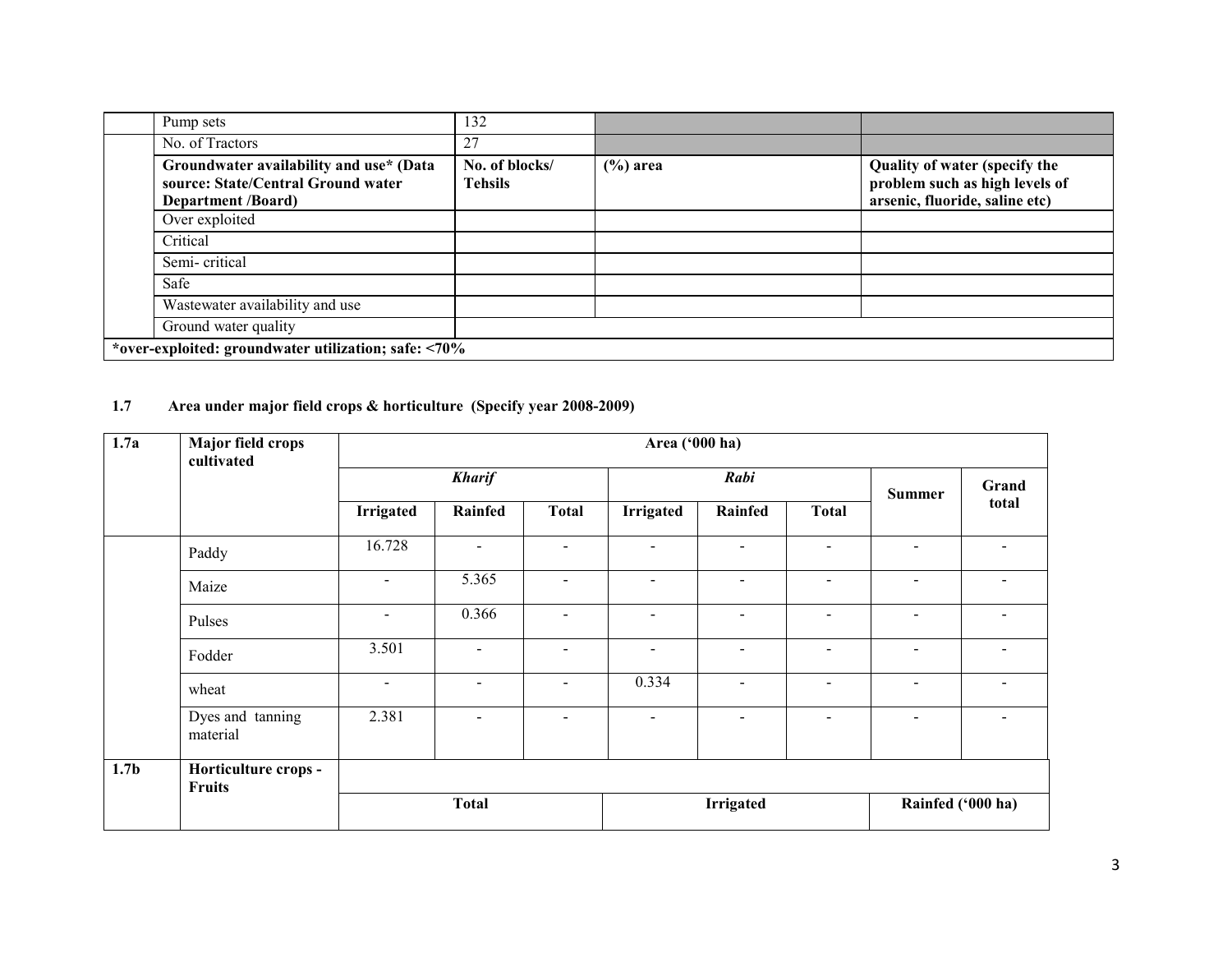| Apple   | 7.593 | $\sim$                   | $\overline{\phantom{a}}$ |
|---------|-------|--------------------------|--------------------------|
| Pear    | 0.421 |                          | $\overline{\phantom{0}}$ |
| Apricot | 0.080 | -                        | $\overline{\phantom{a}}$ |
| Peach   | 0.022 |                          | $\overline{\phantom{0}}$ |
| Plum    | 0.040 | $\overline{\phantom{0}}$ | $\qquad \qquad$          |
| Cherry  | 0.014 |                          | $\overline{\phantom{0}}$ |

| 1.7c | <b>Horticulture crops</b> | Total area ('000 ha) | Irrigated area ('000 ha) | Rainfed area ('000 ha) |
|------|---------------------------|----------------------|--------------------------|------------------------|
|      | Walnut                    | 3.284                |                          |                        |
|      | Almond                    | 7.158                |                          |                        |
|      | Other Dry Fruit           |                      |                          |                        |
|      |                           |                      |                          |                        |

| 1.7 <sub>d</sub> | <b>Medicinal and</b><br>Aromatic crops            | Total area ('000 ha) | Irrigated area ('000 ha) | Rainfed area ('000 ha)   |  |  |  |  |  |
|------------------|---------------------------------------------------|----------------------|--------------------------|--------------------------|--|--|--|--|--|
|                  | Medicinal and<br>Not applicable<br>Aromatic crops |                      |                          |                          |  |  |  |  |  |
| 1.7 <sub>e</sub> | <b>Plantation crops</b>                           | Total area ('000 ha) | Irrigated area ('000 ha) | Rainfed area ('000 ha)   |  |  |  |  |  |
|                  | Not applicable                                    |                      |                          |                          |  |  |  |  |  |
| 1.7f             | <b>Fodder crops</b>                               | Total area ('000 ha) | Irrigated area ('000 ha) | Rainfed area ('000 ha)   |  |  |  |  |  |
| 1.7 <sub>g</sub> | <b>Grazing/Pasture</b><br>land                    |                      |                          |                          |  |  |  |  |  |
| 1.7 <sub>h</sub> | Sericulture etc                                   | -                    | -                        | $\overline{\phantom{0}}$ |  |  |  |  |  |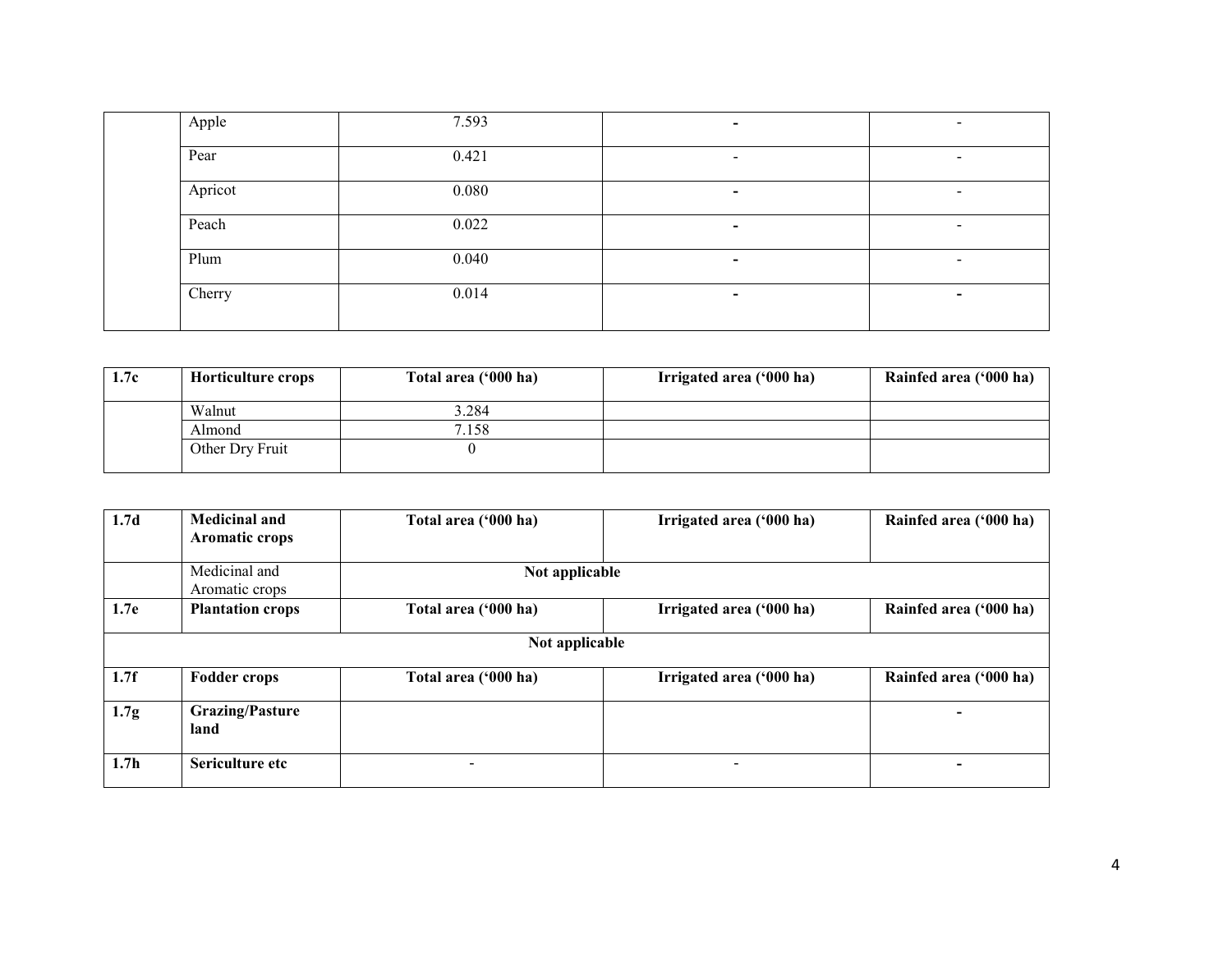| 1.8  | Livestock (in number)                                                     |                                         |                                  | <b>Male ('000)</b>     |            | Female ('000)            |         |                           | <b>Total ('000)</b>       |  |  |
|------|---------------------------------------------------------------------------|-----------------------------------------|----------------------------------|------------------------|------------|--------------------------|---------|---------------------------|---------------------------|--|--|
|      | Non descriptive Cattle (local low yielding)                               |                                         |                                  |                        |            |                          |         |                           | 189.4                     |  |  |
|      | Crossbred cattle (Crossbred + Local)                                      |                                         |                                  |                        |            |                          |         |                           | 18.150                    |  |  |
|      | Non descriptive Buffaloes (local low yielding)                            |                                         |                                  |                        |            |                          |         |                           |                           |  |  |
|      | Sheep                                                                     |                                         |                                  |                        |            |                          |         |                           | 137.4                     |  |  |
|      | Others (Camel, Yak etc.)                                                  |                                         |                                  |                        |            |                          |         |                           |                           |  |  |
|      | Commercial dairy farms (Number)                                           |                                         |                                  |                        |            |                          |         |                           |                           |  |  |
| 1.9  | Poultry                                                                   |                                         |                                  | No. of farms           |            |                          |         | Total No. of birds ('000) |                           |  |  |
|      | Commercial                                                                |                                         |                                  |                        |            |                          | 504.297 |                           |                           |  |  |
|      | Backyard (Local)                                                          |                                         |                                  | $\blacksquare$         |            |                          | 130.351 |                           |                           |  |  |
| 1.10 | <b>Fisheries (Data source: Chief Planning Officer of district)</b><br>N/A |                                         |                                  |                        |            |                          |         |                           |                           |  |  |
|      | A. Capture                                                                |                                         |                                  |                        |            |                          |         |                           |                           |  |  |
|      | i) Marine (Data Source:                                                   |                                         | No. of fishermen<br><b>Boats</b> |                        |            | <b>Nets</b>              |         |                           | <b>Storage facilities</b> |  |  |
|      | <b>Fisheries Department)</b>                                              |                                         |                                  | Mechanized             | Non-       | Mechanized               |         | Non-mechanized            | (Ice plants etc.)         |  |  |
|      |                                                                           |                                         |                                  |                        | mechanized | (Trawl nets,             |         | (Shore Seines,            |                           |  |  |
|      |                                                                           |                                         |                                  |                        |            | Gill nets)               |         | Stake & trap nets)        |                           |  |  |
|      |                                                                           |                                         |                                  |                        |            |                          |         |                           |                           |  |  |
|      |                                                                           |                                         |                                  |                        |            |                          |         |                           |                           |  |  |
|      | ii) Inland (Data Source:                                                  |                                         | No. Farmer owned ponds           |                        |            | <b>No. of Reservoirs</b> |         | No. of village tanks      |                           |  |  |
|      | <b>Fisheries Department)</b>                                              |                                         |                                  |                        |            |                          |         |                           |                           |  |  |
|      | <b>B.</b> Culture                                                         |                                         |                                  |                        |            |                          |         |                           |                           |  |  |
|      |                                                                           |                                         |                                  | Water Spread Area (ha) |            | Yield (t/ha)             |         |                           | Production ('000 tons)    |  |  |
|      | i) Brackish water (Data Source:<br><b>MPEDA/Fisheries Department)</b>     |                                         |                                  |                        |            |                          |         |                           |                           |  |  |
|      |                                                                           | ii) Fresh water (Data Source: Fisheries |                                  |                        |            |                          |         |                           |                           |  |  |
|      | Department)                                                               |                                         |                                  |                        |            |                          |         |                           |                           |  |  |
|      | <b>Others</b>                                                             |                                         |                                  |                        |            |                          |         |                           |                           |  |  |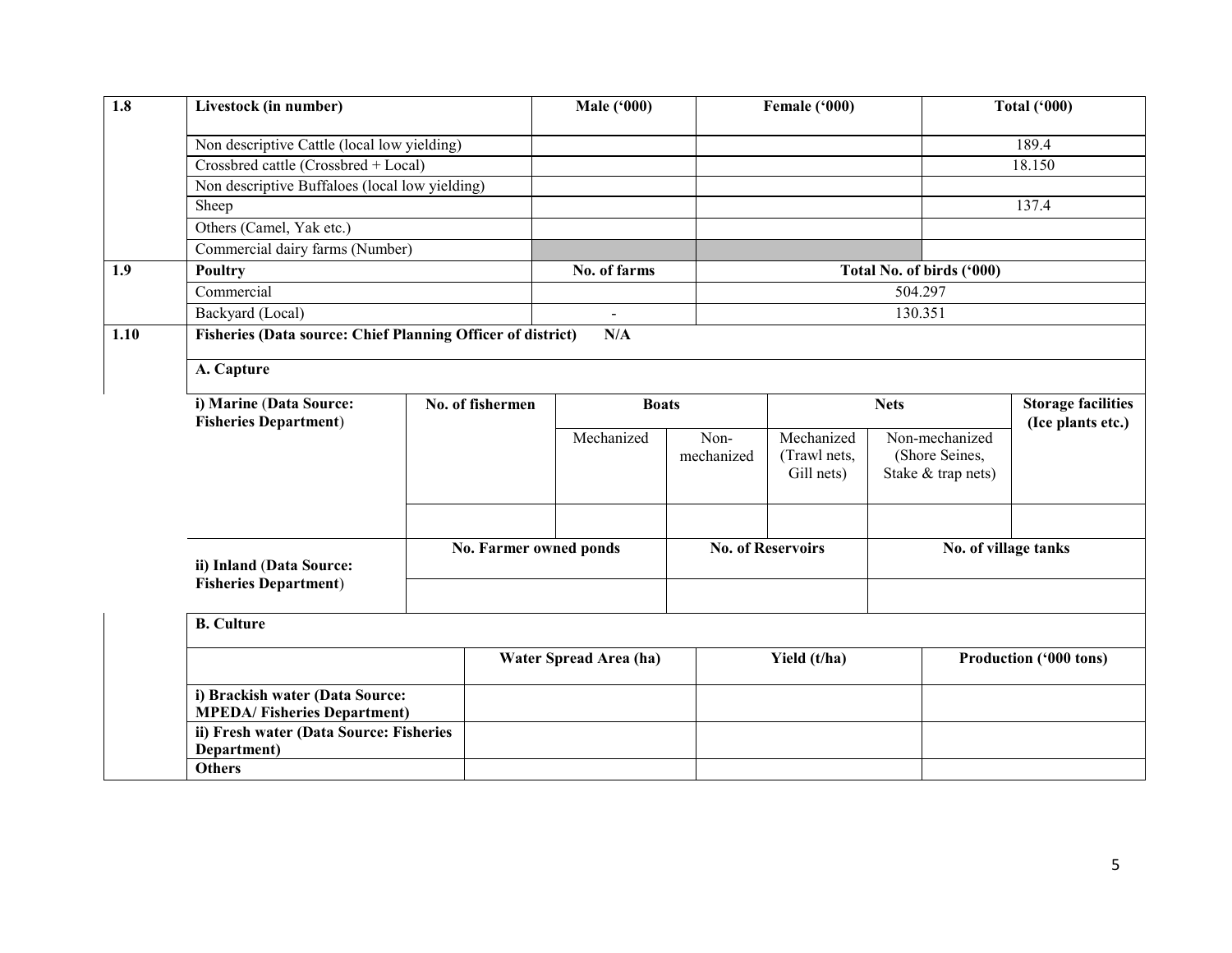# **1.11** Production and Productivity of major crops (Average of last 5 years: 2004, 05, 06, 07, 08; specify years)

| 1.11 | Name of crop           |                       | <b>Kharif</b>                                                             |                          | Rabi                     |                          | <b>Summer</b>            |                                               | <b>Total</b>             | <b>Crop</b>                            |
|------|------------------------|-----------------------|---------------------------------------------------------------------------|--------------------------|--------------------------|--------------------------|--------------------------|-----------------------------------------------|--------------------------|----------------------------------------|
|      |                        | Production<br>(000 t) | Productivity<br>(kg/ha)                                                   | Production<br>(000 t)    | Productivity<br>(kg/ha)  | Production<br>(000 t)    | Productivity<br>(kg/ha)  | Production<br>(000 t)                         | Productivity<br>(kg/ha)  | residue as<br>fodder<br>(500)<br>tons) |
|      |                        |                       | Major Field crops (Crops to be identified based on total acreage)         |                          |                          |                          |                          |                                               |                          |                                        |
|      | Paddy                  | 75.95                 | 4900                                                                      | $\overline{a}$           | $\sim$                   | $\sim$                   | $\sim$                   | $\blacksquare$                                | $\overline{a}$           |                                        |
|      | <b>Maize</b>           | 2.75                  | 2500                                                                      | $\blacksquare$           | $\blacksquare$           | $\blacksquare$           | $\blacksquare$           | $\blacksquare$                                | $- -$                    | $\blacksquare$                         |
|      | Fodder                 | 132.6                 | 20000                                                                     | 33.00                    | 1500                     | $\blacksquare$           | $\blacksquare$           | $\mathord{\hspace{1pt}\text{--}\hspace{1pt}}$ | $\blacksquare$           | $\blacksquare$                         |
|      | <b>Pulses</b>          | 1.09                  | 1500                                                                      |                          | 150                      | $\blacksquare$           | $\blacksquare$           | $\blacksquare$                                | $\blacksquare$           | $\blacksquare$                         |
|      | <b>Oilseeds</b>        | 16.75                 | 400                                                                       | 1.09                     | 600                      | $\blacksquare$           | $\blacksquare$           | $\blacksquare$                                | $\blacksquare$           | $\blacksquare$                         |
|      | Wheat                  |                       |                                                                           | 0.306                    |                          | $\blacksquare$           | $\blacksquare$           | $\blacksquare$                                | $\sim$                   | $\blacksquare$                         |
|      |                        |                       | Major Horticultural crops (Crops to be identified based on total acreage) |                          |                          |                          |                          |                                               |                          |                                        |
|      | Apple                  | 90.732                | $\sim$                                                                    | $\overline{a}$           | $\blacksquare$           | $\overline{\phantom{a}}$ | $\blacksquare$           | $\blacksquare$                                | $\overline{\phantom{a}}$ | $\blacksquare$                         |
|      | Pear                   | 1.260                 | $\blacksquare$                                                            | $\blacksquare$           | $\sim$                   | $\blacksquare$           | $\blacksquare$           | $\blacksquare$                                | $\blacksquare$           | $\sim$                                 |
|      | <b>Apricot</b>         | 1.069                 | $\blacksquare$                                                            | $\blacksquare$           | $\sim$                   | $\blacksquare$           | $\blacksquare$           | $\blacksquare$                                | $\blacksquare$           | $\blacksquare$                         |
|      | Peach                  | 0.053                 | $\blacksquare$                                                            | $\blacksquare$           | $\overline{\phantom{a}}$ | $\blacksquare$           | $\blacksquare$           | $\blacksquare$                                | $\sim$                   | $\blacksquare$                         |
|      | Plum,<br><b>Almond</b> | 0.117, 5.045          | $\blacksquare$                                                            |                          | $\overline{\phantom{a}}$ |                          | $\blacksquare$           |                                               | $\overline{\phantom{0}}$ |                                        |
|      | Cherry,<br>Walnut      | 0.054,6.379           | $\overline{\phantom{a}}$                                                  | $\overline{\phantom{a}}$ | $\overline{\phantom{a}}$ |                          | $\overline{\phantom{a}}$ | $\overline{\phantom{a}}$                      |                          |                                        |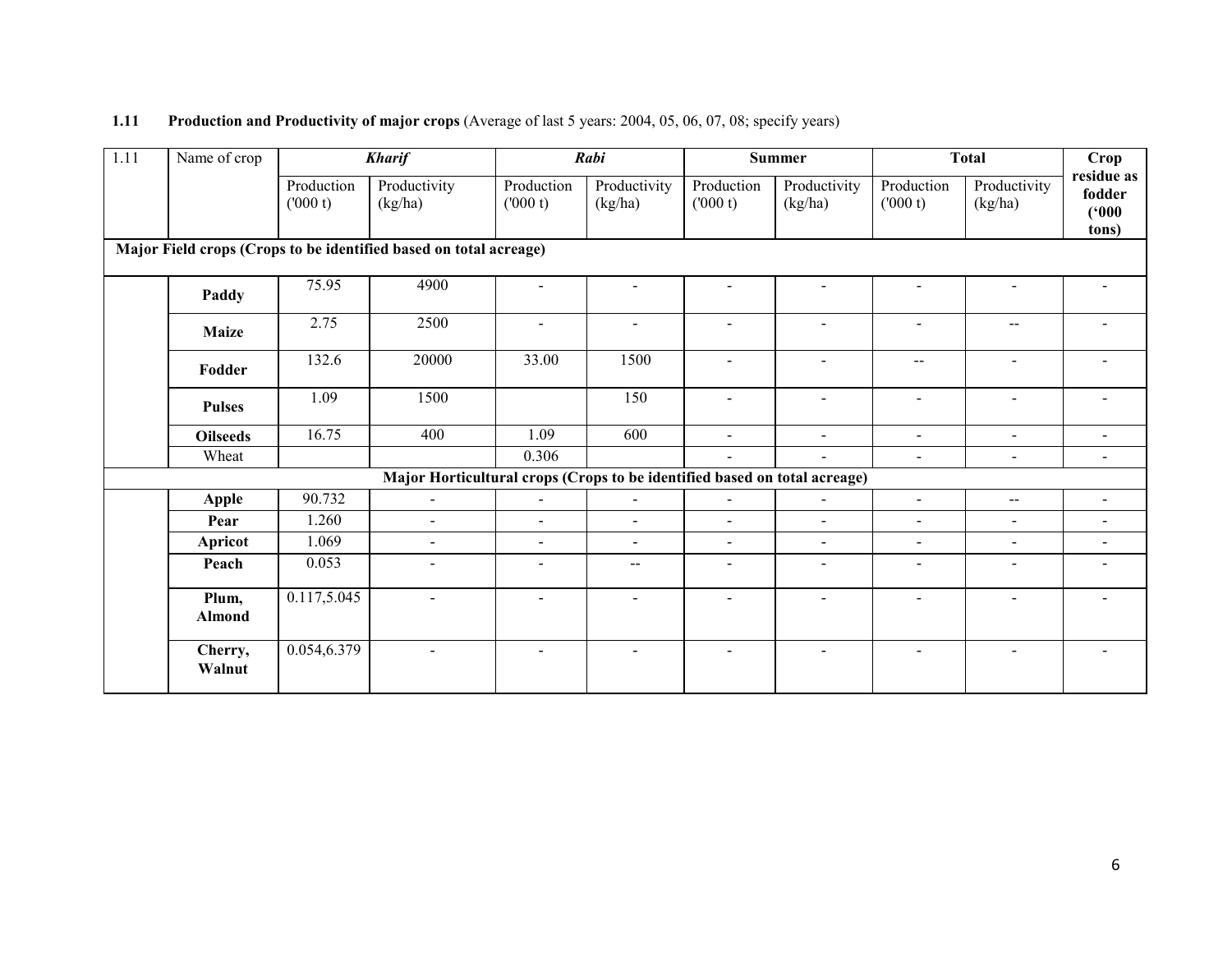| 1.12 | Sowing window for 5 major | Rice                   | <b>Maize</b>              | <b>Pulses</b>          | <b>Oil Seed</b>                 | <b>Millets</b> |
|------|---------------------------|------------------------|---------------------------|------------------------|---------------------------------|----------------|
|      | field crops               |                        |                           |                        |                                 |                |
|      | (start and end of normal  |                        |                           |                        |                                 |                |
|      | sowing period)            |                        |                           |                        |                                 |                |
|      | Kharif-Rainfed            |                        | $2^{rd}$ week of April to | $3rd$ week of April to |                                 |                |
|      |                           |                        | $4th$ week of May         | $2nd$ week of June     |                                 |                |
|      | Kharif-Irrigated          | $3rd$ week of April to | $1st$ week of             | $3rd$ week of April to |                                 |                |
|      |                           | $2nd$ week of May      | April to $3^{rd}$ week of | $2nd$ week of June     |                                 |                |
|      |                           |                        | May                       |                        |                                 |                |
|      | Rabi-Rainfed              |                        |                           |                        | 1 <sup>st</sup> week of October |                |
|      |                           |                        |                           |                        | to $2^{\text{rd}}$ week of      |                |
|      |                           |                        |                           |                        | October                         |                |

| 1.13 | What is the major contingency the district is prone to? (Tick mark) | Regular | Occasional | <b>None</b> |
|------|---------------------------------------------------------------------|---------|------------|-------------|
|      | Drought                                                             |         |            |             |
|      | Flood                                                               |         |            |             |
|      | Cyclone                                                             |         |            |             |
|      | Hail storm                                                          |         |            |             |
|      | Heat wave                                                           |         |            |             |
|      | Cold wave                                                           |         |            |             |
|      | Frost                                                               |         |            |             |
|      | Sea water intrusion                                                 |         |            |             |
|      | Pests and disease outbreak (specify)                                |         |            |             |
|      | Locusts, Codling moth Aphids                                        |         |            |             |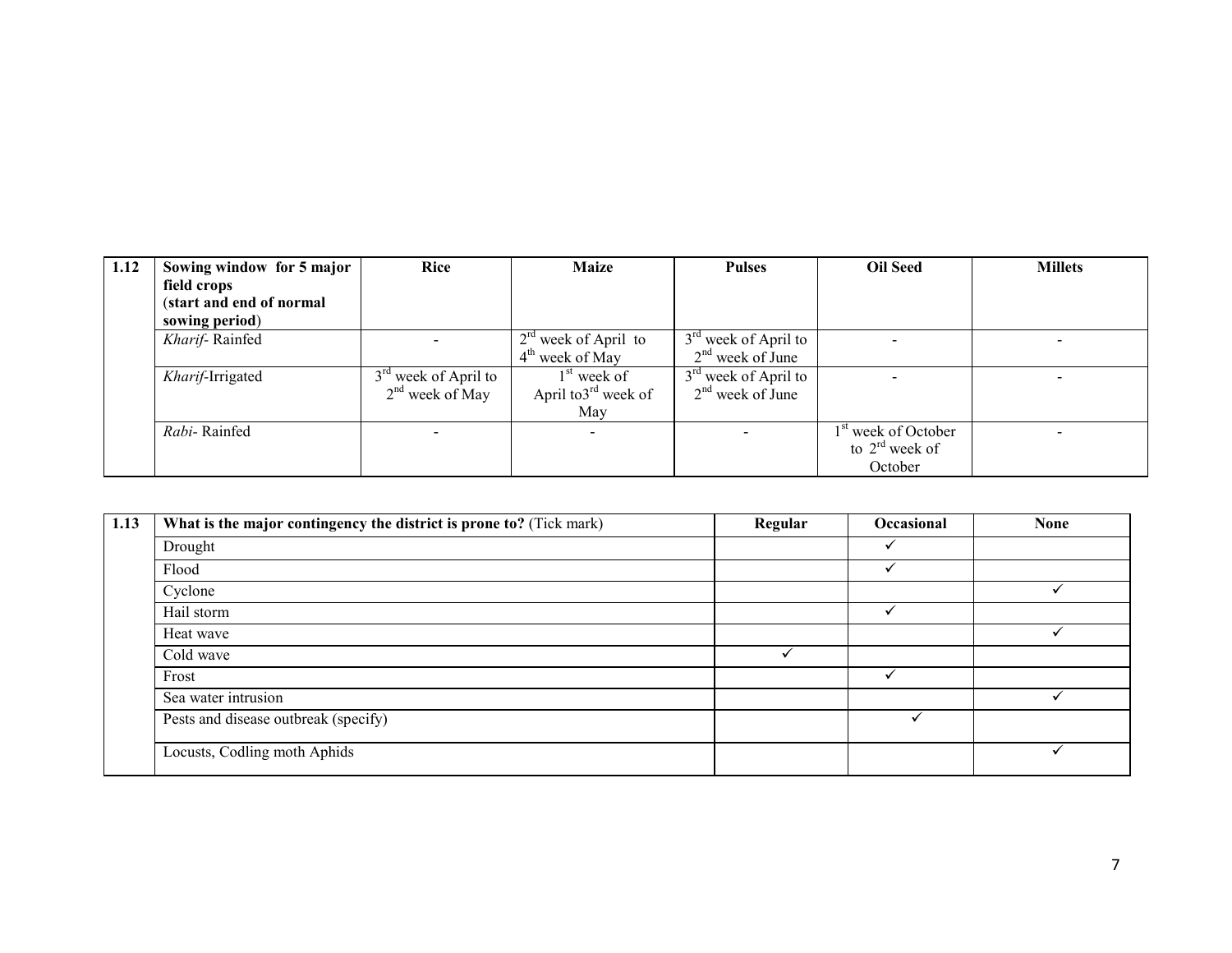| 1.14 | Include Digital maps of<br>the district for | Location map of district within State as Annexure I | Enclosed: Yes |
|------|---------------------------------------------|-----------------------------------------------------|---------------|
|      |                                             | Mean annual rainfall as Annexure 2                  | Enclosed: Yes |
|      |                                             | Soil map as Annexure 3                              | Enclosed: No  |

Annexure I



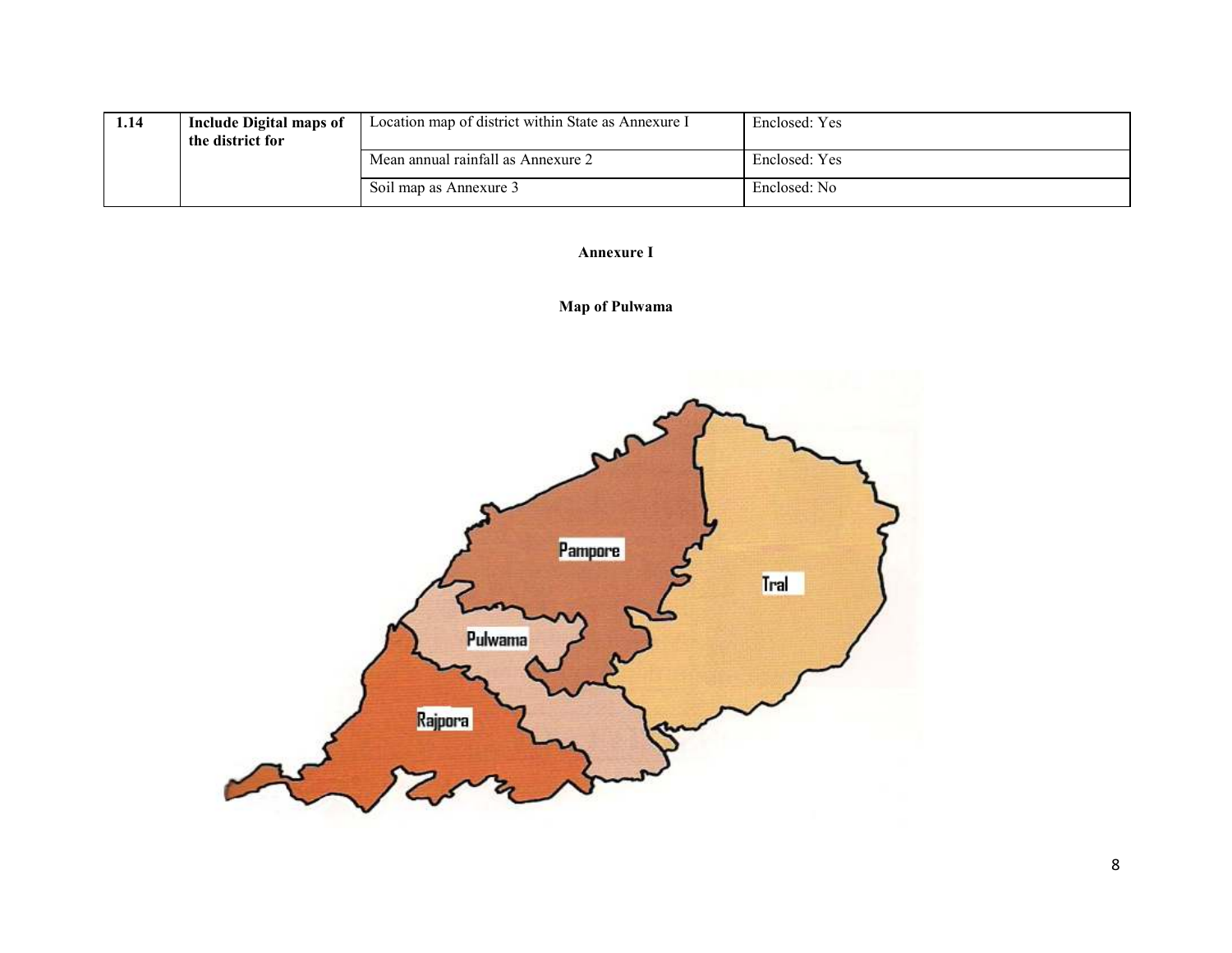

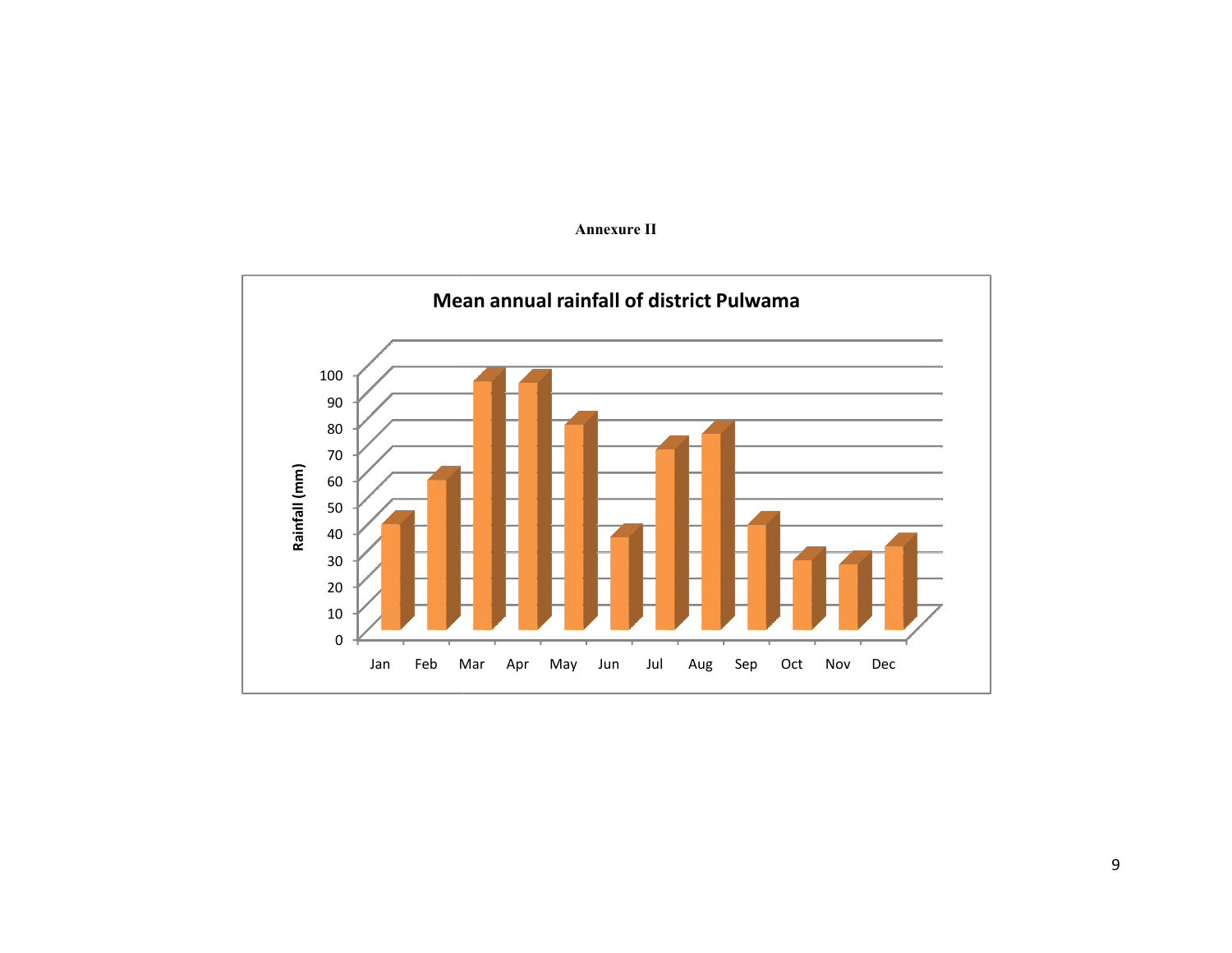# 2.0 Strategies for weather related contingencies

# 2.1 Drought –Not Applicable

### 2.1.1 Rained situation

| Condition                                           |                                                   |                                                                                                                                                           |                                                       | <b>Suggested Contingency measures</b> |                              |
|-----------------------------------------------------|---------------------------------------------------|-----------------------------------------------------------------------------------------------------------------------------------------------------------|-------------------------------------------------------|---------------------------------------|------------------------------|
| <b>Early season</b><br>drought<br>(delayed onset)   | <b>Major Farming</b><br>situation                 | <b>Normal Crop / Cropping system</b>                                                                                                                      | Change in crop / cropping<br>system including variety | Agronomic<br>measures                 | Remarks on<br>Implementation |
| Delayed by two<br>weeks<br>$3rd$ week of<br>January | Pleistocene<br>medium rainfall<br>precipitation   | a. Maize + Rajmash<br>b. Maize $+$ Greengram<br>c. Maize + Rajmash<br>$C_6, C_8$<br><b>Maize:-</b><br>Rajmash:- Canadian red<br>Moong:- Shalimar, moong-1 | No change                                             |                                       |                              |
|                                                     | Shallow soils<br>high rainfall<br>(high altitude) | a. Oats<br>b Maize<br>c. Maize + Rajmash<br>Oats: sabzar<br>Maize: C15, SKG1, SKG2, Shalimar,<br>maize hybrid1<br>Rajmash: Canadian red                   | No change                                             |                                       |                              |

| $\cap$ ondition     |                      |                                      | <b>Suggested Contingency measures</b> |           |             |
|---------------------|----------------------|--------------------------------------|---------------------------------------|-----------|-------------|
| <b>Early season</b> | <b>Major Farming</b> | <b>Normal Crop / Cropping system</b> | Change in crop / cropping             | Agronomic | Remarks on  |
| drought             | situation            |                                      | system including variety              | measures  | Implementat |
| (delayed onset)     |                      |                                      |                                       |           | ion         |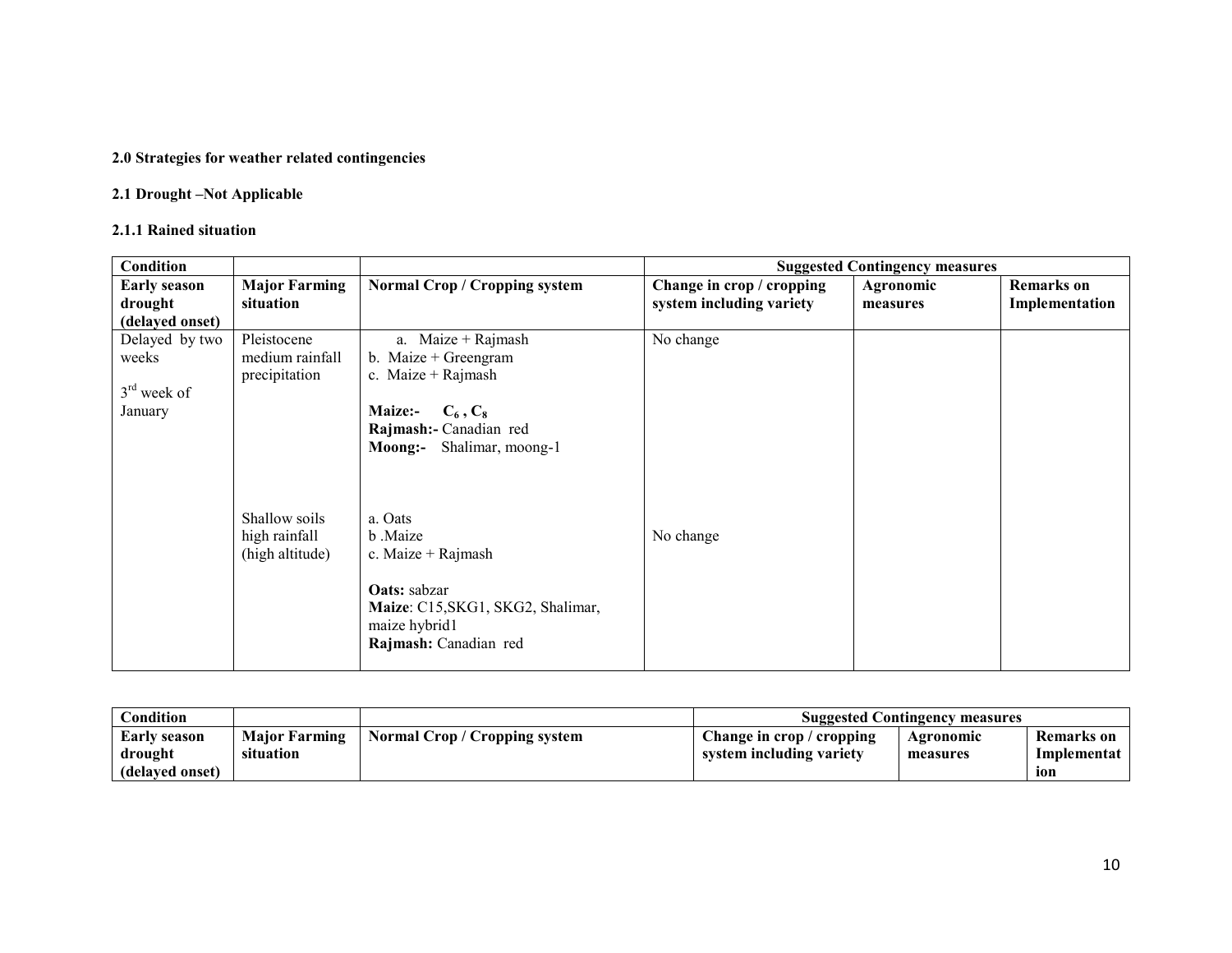| Delayed by                                                                                  | Pleistocene                                                        | a. Maize + Rajmash                                                                                                                                                                                                                                                | No change | $\bullet$ Increase                                                                                                                   |
|---------------------------------------------------------------------------------------------|--------------------------------------------------------------------|-------------------------------------------------------------------------------------------------------------------------------------------------------------------------------------------------------------------------------------------------------------------|-----------|--------------------------------------------------------------------------------------------------------------------------------------|
| four weeks and                                                                              | medium rainfall                                                    | b. Maize $+$ Greengram                                                                                                                                                                                                                                            |           | sowing depth                                                                                                                         |
| six week<br>1 <sup>st</sup><br>week of<br>February & $3^{\text{rd}}$<br>week of<br>February | precipitation<br>Shallow soils<br>high rainfall<br>(high altitude) | c. Maize + Rajmash<br><b>Maize:-</b><br>$C_6, C_8$<br>Rajmash:- Canadian red<br>Moong:- Shalimar, moong-1<br>a. Oats<br>b .Maize<br>c. Maize $+$ Rajmash<br><b>Oats:</b> sabzar<br>Maize: C15, SKG1, SKG2, Shalimar,<br>maize<br>hybrid1<br>Rajmash: Canadian red | No change | of maize<br>• Furrow sowing<br>across the<br>slope<br>• Early sowing<br>• Thinning in<br>brown sarson<br>and use as<br>organic mulch |

| Condition           |                      |                               | <b>Suggested Contingency measures</b> |           |                   |
|---------------------|----------------------|-------------------------------|---------------------------------------|-----------|-------------------|
| <b>Early season</b> | <b>Major Farming</b> | Normal Crop / Cropping system | Change in crop / cropping system      | Agronomic | <b>Remarks</b> on |
| drought             | situation            |                               | including variety                     | measures  | Implementat       |
| (delayed onset)     |                      |                               |                                       |           | ion               |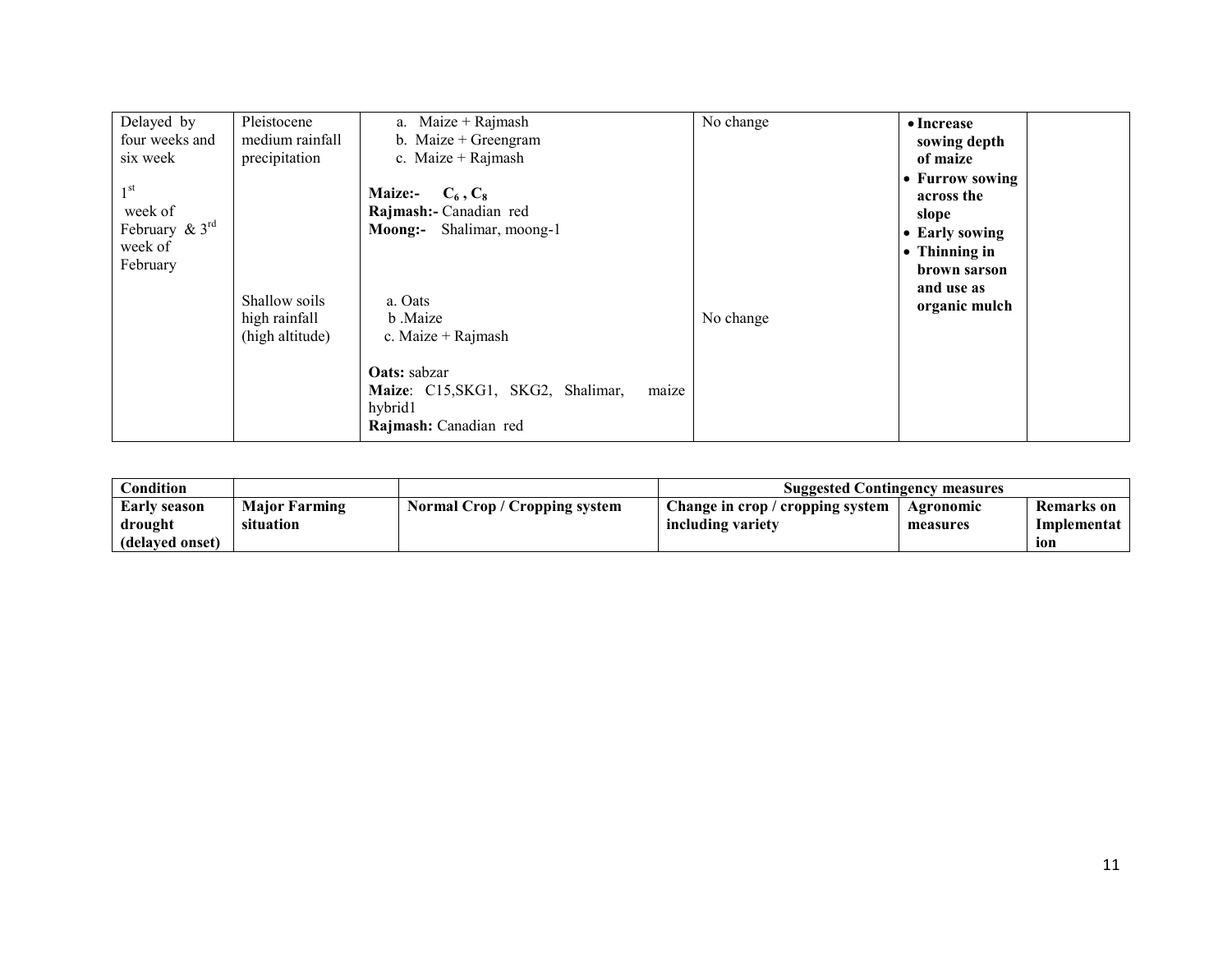| Delayed by 8th<br>weeks<br>1st week of<br>March | Pleistocene medium<br>rainfall precipitation   | $Maize + Rajmash$<br>a.<br>b. Maize $+$ Greengram<br>c. Maize + Rajmash<br>Maize:-<br>$C_6, C_8$<br>Rajmash:- Canadian red<br>Moong:- Shalimar, moong- | Maize(local)-fallow<br>Maize(local)+beans-fallow<br>Maize(local)+greengram/Cowpea-<br>fallow<br>Maize-local<br>Beans-canadian red | • Use local<br>varieties<br>• Follow water<br>harvesting<br>• Increase sowing<br>depth<br>• Early sowing |
|-------------------------------------------------|------------------------------------------------|--------------------------------------------------------------------------------------------------------------------------------------------------------|-----------------------------------------------------------------------------------------------------------------------------------|----------------------------------------------------------------------------------------------------------|
|                                                 | Shallow soils high<br>rainfall (high altitude) | a. Oats<br>b Maize<br>c. Maize $+$ Rajmash<br>Oats: sabzar<br>Maize: C15, SKG1, SKG2,<br>Shalimar, maize hybrid1<br>Rajmash: Canadian red              | Cowpea local<br>Maize(local)-fallow<br>Maize(local)+beans-fallow<br>Maize(local)+greengram/cowpea-<br>fallow                      | • Use mulches<br>• Increase<br>quantity of<br>organic manure                                             |

| Condition                                         |                                                                  |                                                                                                                                                 |                                                                                                                                               | <b>Suggested Contingency measures</b>                                                                                                                               |                                         |
|---------------------------------------------------|------------------------------------------------------------------|-------------------------------------------------------------------------------------------------------------------------------------------------|-----------------------------------------------------------------------------------------------------------------------------------------------|---------------------------------------------------------------------------------------------------------------------------------------------------------------------|-----------------------------------------|
|                                                   | <b>Major Farming</b><br>situation                                | <b>Normal Crop/cropping system</b>                                                                                                              | Change in crop/cropping<br>system                                                                                                             | Agronomic<br>measures                                                                                                                                               | <b>Remarks</b> on<br>Implementa<br>tion |
| <b>Early season</b><br>drought<br>(delayed onset) | Pleistocene<br>medium rainfall<br>precipitation<br>Shallow soils | a. Maize + Rajmash<br>b. Maize $+$ Greengram<br>c. Maize + Rajmash<br>Maize:- $C_6, C_8$<br>Rajmash:- Canadian red<br>Moong:- Shalimar, moong-1 | Maize(local)-fallow<br>Maize(local)+beans-fallow<br>Maize(local)+moong/cowpea<br>-fallow<br>Maize-local<br>Beans-canadian red<br>Cowpea local | • Use local<br>varieties<br>• Follow water<br>harvesting<br>• Increase sowing<br>depth<br>• Early sowing<br>• Use mulches<br>Increase quantity<br>of organic manure |                                         |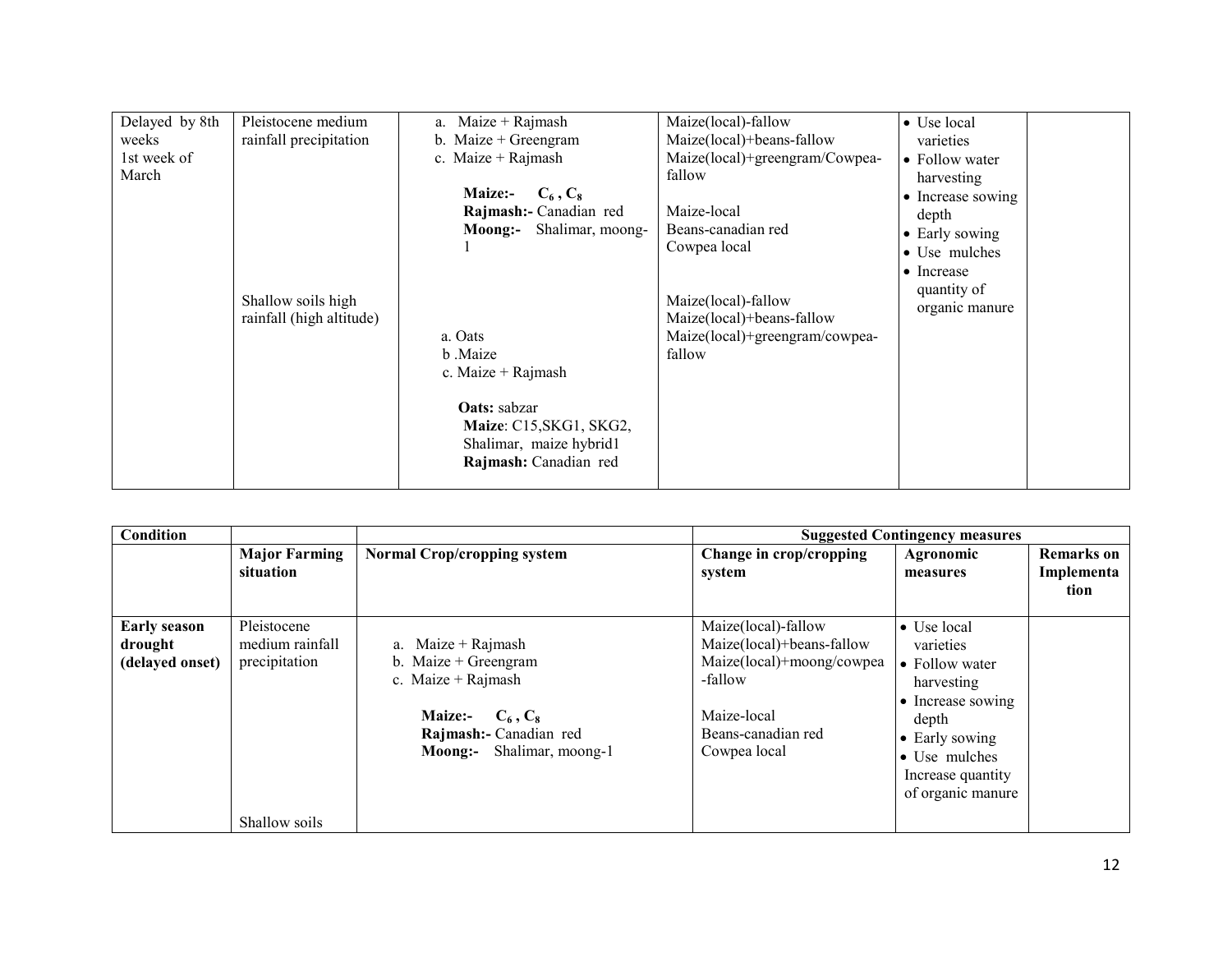| high rainfall   | a. Oats                                 |                           |  |
|-----------------|-----------------------------------------|---------------------------|--|
| (high altitude) | b Maize                                 | Maize(local)-fallow       |  |
|                 | c. Maize $+$ Rajmash                    | Maize(local)+beans-fallow |  |
|                 | <b>Oats:</b> sabzar                     | Maize(local)+moong/cowpea |  |
|                 | Maize: C15, SKG1, SKG2, Shalimar, maize | -fallow                   |  |
|                 | hybrid1                                 |                           |  |
|                 | Rajmash: Canadian red                   |                           |  |
|                 |                                         |                           |  |

| Condition                                                 |                                                                                                   |                                                                                                                                                                                                                                                                                                                | <b>Suggested Contingency measures</b>                                                           |                                                         |                                                    |
|-----------------------------------------------------------|---------------------------------------------------------------------------------------------------|----------------------------------------------------------------------------------------------------------------------------------------------------------------------------------------------------------------------------------------------------------------------------------------------------------------|-------------------------------------------------------------------------------------------------|---------------------------------------------------------|----------------------------------------------------|
| <b>Early season</b><br>drought<br>(Normal<br>onset)       | <b>Major Farming</b><br>situation                                                                 | <b>Normal Crop/cropping system</b>                                                                                                                                                                                                                                                                             | Crop management                                                                                 | Soil nutrient &<br>moisture<br>conservation<br>measures | <b>Remarks</b> on<br>Implementati<br><sub>on</sub> |
| <b>Normal onset</b><br>followed by<br>20 day dry<br>spell | Pleistocene medium<br>rainfall precipitation<br>Shallow soils high<br>rainfall (high<br>altitude) | a. Maize + Rajmash<br>b. Maize $+$ Greengram<br>c. Maize $+$ Rajmash<br><b>Maize:-</b><br>$C_6, C_8$<br>Rajmash:- Canadian red<br>Moong:- Shalimar, moong-1<br>a. Oats<br>b .Maize<br>c. Maize + Rajmash<br><b>Oats:</b> sabzar<br>Maize: C15, SKG1, SKG2,<br>Shalimar, maize hybrid1<br>Rajmash: Canadian red | • Thining and gap filling<br>$\bullet$ Reseeding /gap filling<br>Reseeding if germination fails | • Tillage<br>mulching                                   |                                                    |

| Condition                              |                                   |                             |                 | <b>Suggested Contingency measures</b> |                              |
|----------------------------------------|-----------------------------------|-----------------------------|-----------------|---------------------------------------|------------------------------|
| Mid season drought<br>(long dry spell, | <b>Major Farming</b><br>situation | Normal Crop/cropping system | Crop management | Soil nutrient &<br>moisture           | Remarks on<br>Implementation |
| consecutive 2 weeks                    |                                   |                             |                 | conservation                          |                              |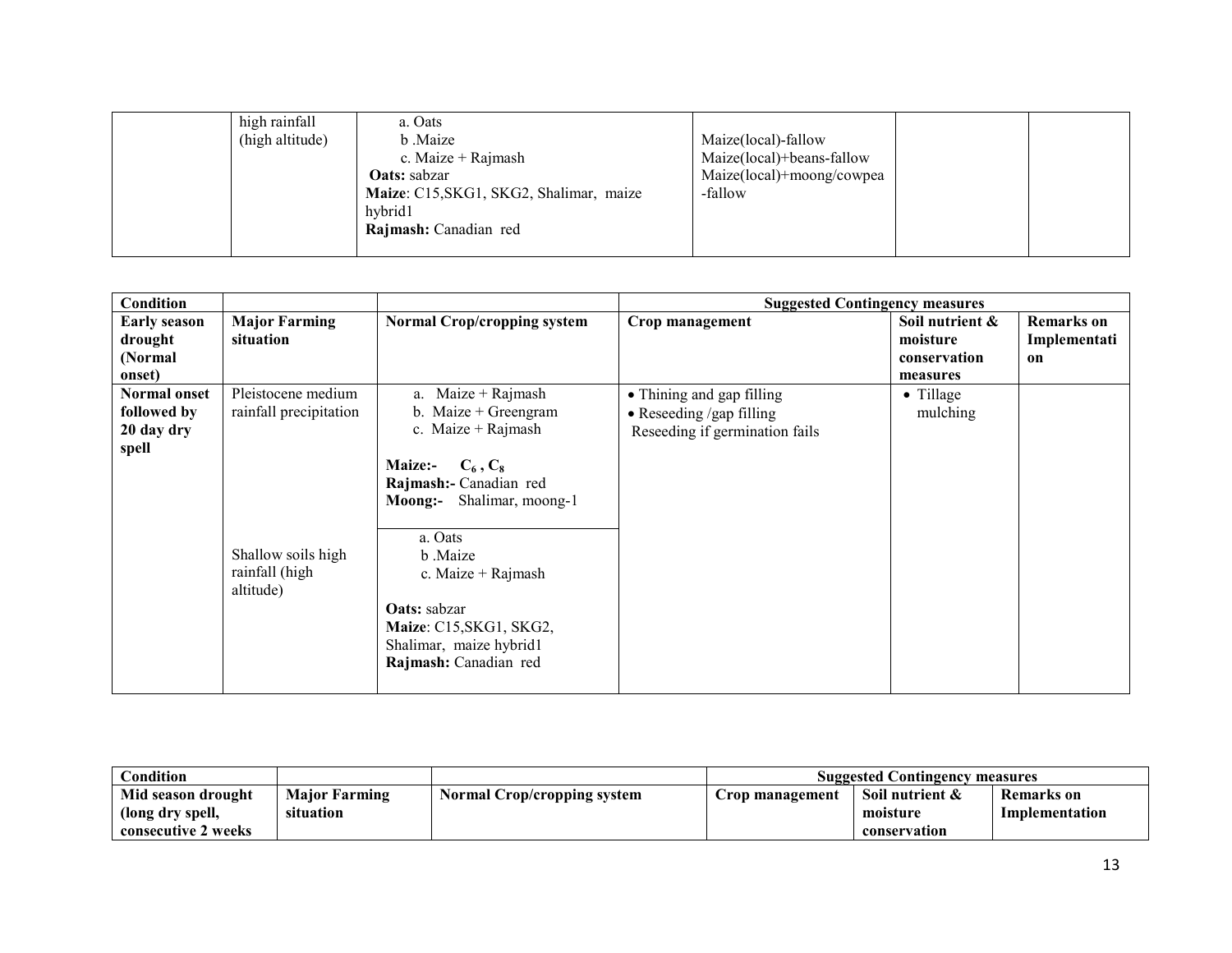| rainless $(>2.5$ mm)<br>period) |                                                |                                                                                                                                                   |                      | measues          |
|---------------------------------|------------------------------------------------|---------------------------------------------------------------------------------------------------------------------------------------------------|----------------------|------------------|
|                                 | Pleistocene medium                             | $a.Maize + Rajmash$                                                                                                                               | Life saving          | Prepare furrow   |
|                                 | rainfall precipitation                         | b. Maize $+$ Moong                                                                                                                                | irrigation           | across the slope |
|                                 |                                                | $c$ . Maize + Rajmash                                                                                                                             |                      |                  |
|                                 |                                                |                                                                                                                                                   | Weeding              | Spray urea       |
|                                 |                                                | Maize:- $C_6$ , $C_8$                                                                                                                             | &mulching            |                  |
|                                 |                                                | Rajmash:- Canadian red                                                                                                                            |                      |                  |
|                                 |                                                | Moong:- Shalimar moong-1                                                                                                                          | Delay application of |                  |
|                                 |                                                |                                                                                                                                                   | N dose               |                  |
|                                 | Shallow soils high<br>rainfall (high altitude) | a. Oats<br>b .Maize<br>c. Maize $+$ Rajmash<br><b>Oats:</b> sabzar<br>Maize: C15, SKG1, SKG2,<br>Shalimar, maize hybrid1<br>Rajmash: Canadian red |                      |                  |

| $\cap$ ondition |                      |                             | <b>Suggested Contingency measures</b> |                       |                |
|-----------------|----------------------|-----------------------------|---------------------------------------|-----------------------|----------------|
| Mid season      | <b>Major Farming</b> | Normal Crop/cropping system | Crop management                       | Soil nutrient &       | Remarks on     |
| drought (long   | situation            |                             |                                       | moisture conservation | Implementation |
| dry spell)      |                      |                             |                                       | measrues              |                |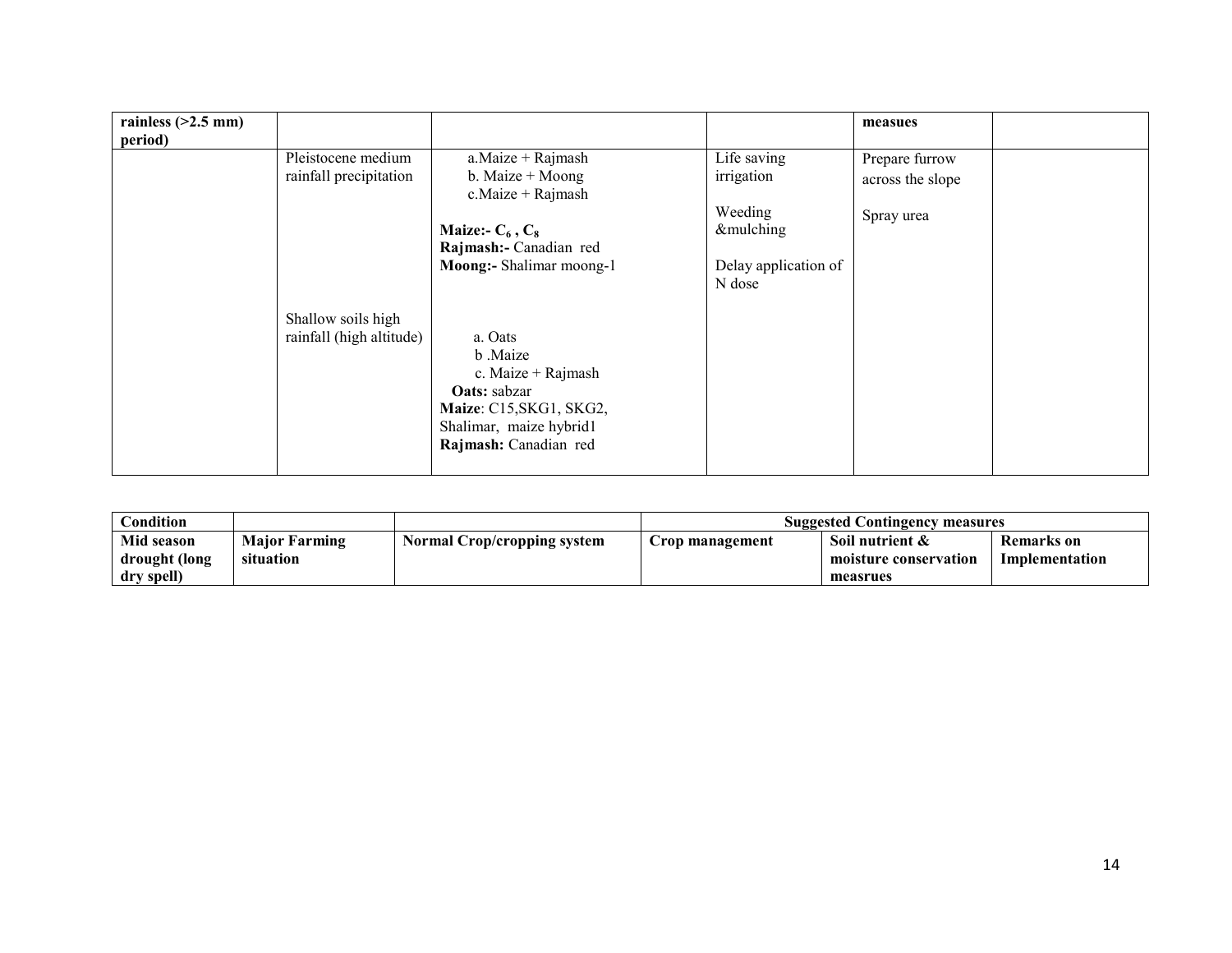| Pleistocene medium<br>rainfall precipitation   | a. Maize + Rajmash<br>b. Maize $+$ Moong<br>$c$ . Maize + Rajmash                                                                         | Life saving irrigation<br>Tillage mulch                      | Spray micro nutrients<br>and urea and potash as<br>Kcl |  |
|------------------------------------------------|-------------------------------------------------------------------------------------------------------------------------------------------|--------------------------------------------------------------|--------------------------------------------------------|--|
|                                                | Maize:- $C_6$ , $C_8$<br>Rajmash:- Canadian red<br><b>Moong:-</b> Shalimar moong-1                                                        | Weeding<br>Organic mulch                                     | mulching                                               |  |
| Shallow soils high<br>rainfall (high altitude) | a. Oats<br>b Maize<br>c. Maize $+$ Rajmash<br>Oats: sabzar<br>Maize: C15, SKG1, SKG2,<br>Shalimar, maize hybrid1<br>Rajmash: Canadian red | Thing of plant stand to<br>rationalize available<br>moisture |                                                        |  |

| Condition      |                        |                                                 |                       | <b>Suggested Contingency measures</b> |                   |
|----------------|------------------------|-------------------------------------------------|-----------------------|---------------------------------------|-------------------|
| Terminal       | <b>Major Farming</b>   | <b>Normal Crop/cropping system</b>              | Crop management       | Rabi Crop                             | <b>Remarks</b> on |
| drought (Early | situation              |                                                 |                       | planning                              | Implementation    |
| withdrawal of  |                        | a. Maize + Rajmash                              | Life saving           | Lentil,                               |                   |
| $monsoon$      | Pleistocene medium     | b. Maize $+$ Moong                              | irrigation from water | brown                                 |                   |
| western        | rainfall precipitation | $c$ . Maize + Rajmash                           | storages              | sarson                                |                   |
| disturbance    |                        |                                                 |                       | wheat                                 |                   |
|                |                        | Maize:- $C_6$ , $C_8$                           |                       | vetch to be                           |                   |
|                |                        | Rajmash:- Canadian red                          |                       | sown in the                           |                   |
|                |                        | Moong:- Shalimar moong-1                        | Harvest moong and     | month of                              |                   |
|                |                        |                                                 | beans for vegetable   | October                               |                   |
|                |                        | a. Oats                                         | purpose               | followed                              |                   |
|                |                        | b Maize                                         |                       | by pre-                               |                   |
|                |                        | c. Maize $+$ Rajmash                            | Harvest maize for     | sowing                                |                   |
|                | Shallow soils high     |                                                 | fodder purpose and    | irribgation                           |                   |
|                | rainfall (high         | <b>Oats:</b> sabzar                             |                       |                                       |                   |
|                | altitude)              | Maize: C15, SKG1, SKG2, Shalimar, maize hybrid1 | save excessive        |                                       |                   |
|                |                        | Rajmash: Canadian red                           | biomass as hay        |                                       |                   |
|                |                        |                                                 |                       |                                       |                   |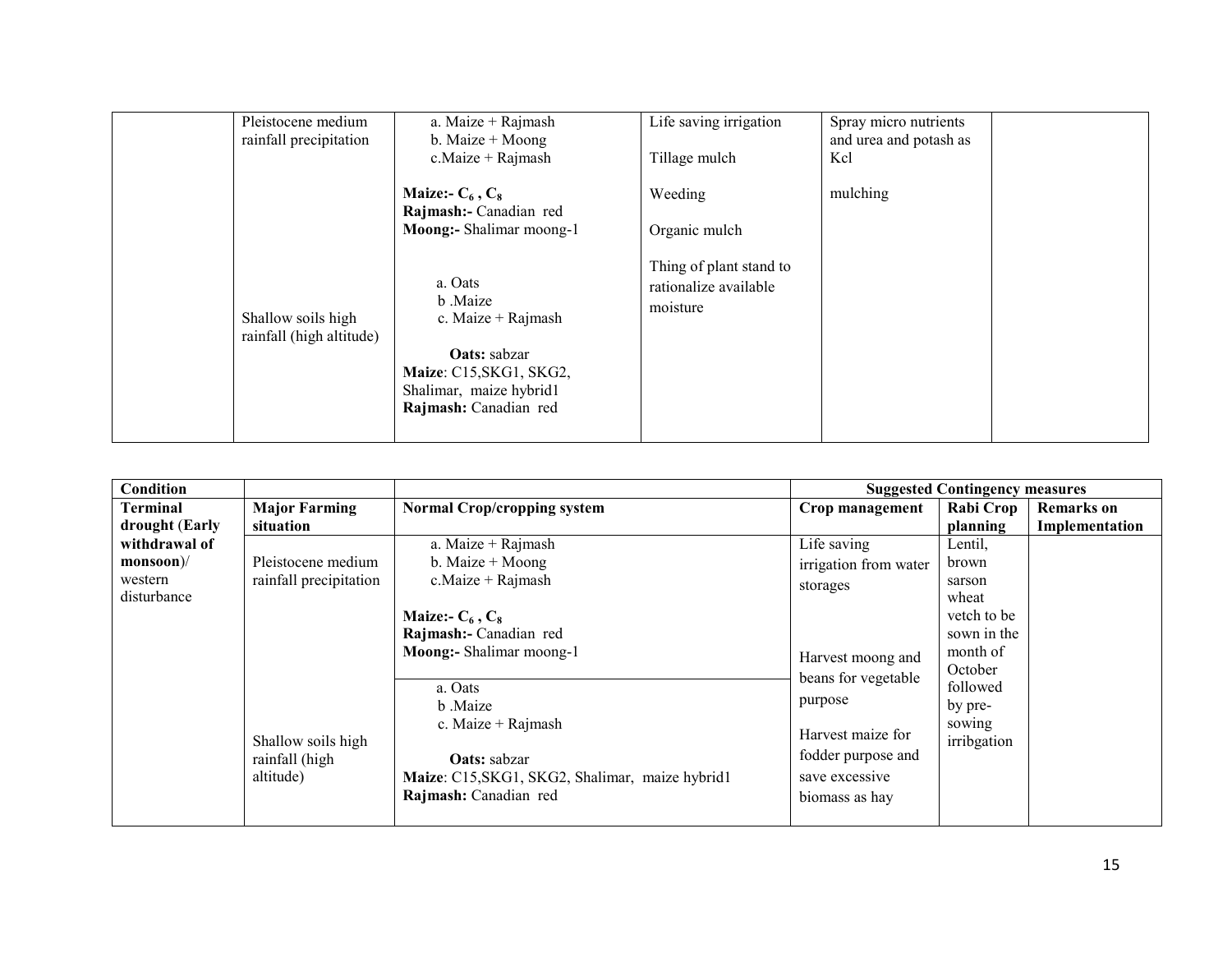#### 2.1.2 Drought - Irrigated situation

| Condition              |                        |                             |                              | <b>Suggested Contingency measures</b> |                   |
|------------------------|------------------------|-----------------------------|------------------------------|---------------------------------------|-------------------|
|                        | <b>Major Farming</b>   | <b>Normal Crop/cropping</b> | Change in crop/cropping      | <b>Agronomic measures</b>             | <b>Remarks</b> on |
|                        | situation              | system                      | system                       |                                       | Implementation    |
| <b>Delayed release</b> | low land snow          | a.Rice-brown sarson         | Dealyed released of water    | Pre-sowing irrigation                 |                   |
| of water in            | melt                   | b.Rice-fodder oats          | Is not situation as at early | Proper puddling in                    |                   |
| canals due to          | Streams.Alluvial       | c.Rice-wheat                | stages whatever snow is      | rice fields                           |                   |
| low                    | soils                  |                             | available water is released  | Irrigate rice after                   |                   |
| rainfall/snowfall      |                        |                             |                              | disappearance of                      |                   |
|                        | Tail ends of irrigated | a. Rice-brown sarson        | Not required                 | ponded water                          |                   |
|                        | area.                  | b. Rice-fodder oats         |                              | Pre-sowing irrigation                 |                   |
|                        |                        | c. Rice-wheat               |                              | Proper puddling in                    |                   |
|                        | Mid to high altitude   | a. Rice-brown sarson        |                              | rice fields                           |                   |
|                        | Pleistocene soils      |                             |                              | Irrigate rice after                   |                   |
|                        |                        | b.Rice-fodder oats          |                              | disappearance of                      |                   |
|                        |                        | c.Rice-wheat                |                              | ponded water.<br>Plastering of bunds  |                   |

| Condition                                                                          |                                   |                                                                                                                                  |                                                                                                                                                                                    | <b>Suggested Contingency measures</b>                                                                                              |                                     |
|------------------------------------------------------------------------------------|-----------------------------------|----------------------------------------------------------------------------------------------------------------------------------|------------------------------------------------------------------------------------------------------------------------------------------------------------------------------------|------------------------------------------------------------------------------------------------------------------------------------|-------------------------------------|
|                                                                                    | <b>Major Farming</b><br>situation | <b>Normal Crop/cropping</b>                                                                                                      | Change in crop/cropping                                                                                                                                                            | <b>Agronomic measures</b>                                                                                                          | <b>Remarks</b> on<br>Implementation |
| <b>Limited release</b><br>of water in<br>canals due to<br>low<br>rainfall/snowfall |                                   | system<br>a.Rice-brown sarson<br>b.Rice-fodder oats<br>c.Rice-wheat<br>a.Rice-brown sarson<br>b.Rice-fodder oats<br>c.Rice-wheat | system<br>Maize+beans-brown sarson<br>Maize+beans-oats<br>Maize+moong/cowpea-brown<br>sarson<br>Maize+beans-brown sarson<br>Maize+beans-oats<br>Maize+moong/cowpea-brown<br>sarson | Pre-sowing irrigation<br>Plant local varities.<br>Early sowing<br>recommended<br>Increase organic<br>manure as per<br>availability |                                     |
|                                                                                    |                                   | a. Rice-brown sarson                                                                                                             | Maize                                                                                                                                                                              |                                                                                                                                    |                                     |
|                                                                                    |                                   | b.Rice-fodder oats                                                                                                               | Fodder maize                                                                                                                                                                       |                                                                                                                                    |                                     |
|                                                                                    |                                   | c.Rice-wheat                                                                                                                     | MP cherry                                                                                                                                                                          |                                                                                                                                    |                                     |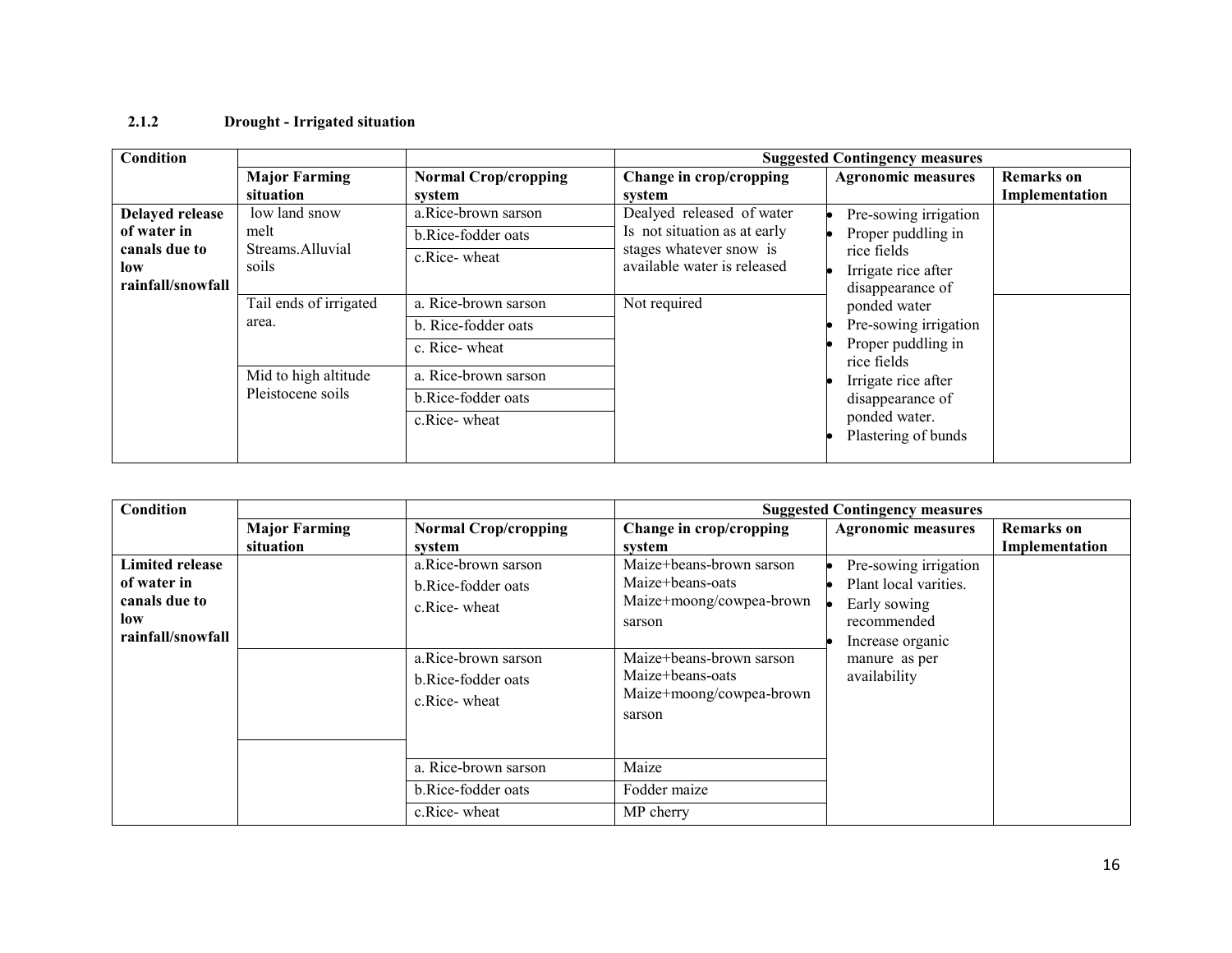| Condition       |                        |                                  |                         | <b>Suggested Contingency measures</b> |                             |
|-----------------|------------------------|----------------------------------|-------------------------|---------------------------------------|-----------------------------|
|                 | <b>Major Farming</b>   | <b>Normal Crop/cropping</b>      | Change in crop/cropping | Agronomic measures'                   | <b>Remarks</b> on           |
|                 | situation <sup>1</sup> | system <sup>g</sup>              | system <sup>"</sup>     |                                       | Implementation <sup>J</sup> |
| Non release of  |                        | <b>Conditions not applicable</b> |                         |                                       |                             |
| water in canals |                        |                                  |                         |                                       |                             |
| under delayed   |                        |                                  |                         |                                       |                             |
| onset of        |                        |                                  |                         |                                       |                             |
| western         |                        |                                  |                         |                                       |                             |
| disturbance in  |                        |                                  |                         |                                       |                             |
| catchment       |                        |                                  |                         |                                       |                             |

| <b>Condition</b> |                      |                                 | <b>Suggested Contingency measures</b> |                    |                             |
|------------------|----------------------|---------------------------------|---------------------------------------|--------------------|-----------------------------|
|                  | <b>Major Farming</b> | <b>Normal Crop/cropping</b>     | Change in crop/cropping               | Agronomic measures | <b>Remarks</b> on           |
|                  | situation            | system <sup>g</sup>             | system"                               |                    | Implementation <sup>J</sup> |
| Lack of inflows  | 1) Farming Situation | <b>Condition not applicable</b> |                                       |                    |                             |
| into tanks due   |                      |                                 |                                       |                    |                             |
| to insufficient  |                      |                                 |                                       |                    |                             |
| /delayed onset   |                      |                                 |                                       |                    |                             |
| of monsoon       |                      |                                 |                                       |                    |                             |

| Condition       |                      |                                 | <b>Suggested Contingency measures</b> |                           |                   |
|-----------------|----------------------|---------------------------------|---------------------------------------|---------------------------|-------------------|
|                 | <b>Major Farming</b> | <b>Normal Crop/cropping</b>     | Change in crop/cropping               | <b>Agronomic measures</b> | <b>Remarks</b> on |
|                 | situation            | svstem                          | syste"                                |                           | Implementation    |
| Insufficient    | 1) Farming Situation | <b>Condition not applicable</b> |                                       |                           |                   |
| groundwater     |                      |                                 |                                       |                           |                   |
| recharge due to |                      |                                 |                                       |                           |                   |
| low rainfall    |                      |                                 |                                       |                           |                   |

2.2 Unusual rains (untimely, unseasonal etc) (for both rainfed and irrigated situations)

| <b>Condition</b>                                                        | Suggested contingency measure |                        |                     |              |  |  |
|-------------------------------------------------------------------------|-------------------------------|------------------------|---------------------|--------------|--|--|
| Continuous high rainfall<br>in a short span leading to<br>water logging | Vegetative stage              | <b>Flowering stage</b> | Crop maturity stage | Post harvest |  |  |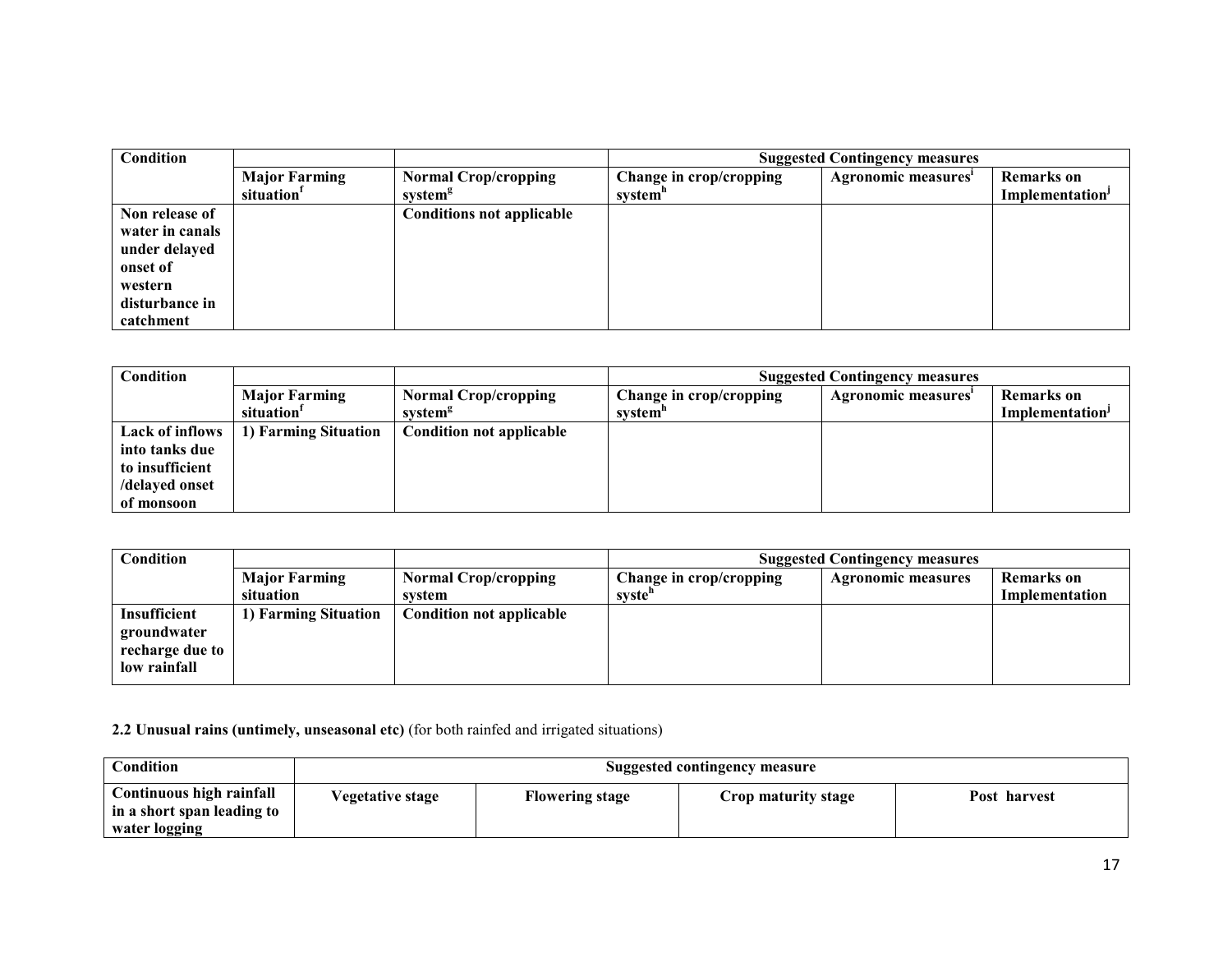| Maize+beans                                                  | Provide surface drainage<br>along the slope                                                                                                           | Provide surface drainage                                                           | Drain field.<br>Provide staking if lodging is<br>seen. | Spread crop at dry and safer place                |
|--------------------------------------------------------------|-------------------------------------------------------------------------------------------------------------------------------------------------------|------------------------------------------------------------------------------------|--------------------------------------------------------|---------------------------------------------------|
|                                                              |                                                                                                                                                       |                                                                                    | Harvest around at physiological<br>maturity            |                                                   |
| Beans/Greengram                                              | do                                                                                                                                                    | do                                                                                 | Harvest crop by uprooting<br>Not by picking            | do                                                |
| Fodder maize                                                 | do                                                                                                                                                    | Harvest crop as and when<br>workable                                               | $\mathbf{r}$                                           | $\blacksquare$                                    |
| Rice                                                         | Drain excessive water.                                                                                                                                | Provide drainage and take<br>measures against rice<br>blast(prophylactic measures) | $\blacksquare$                                         | $\overline{\phantom{a}}$                          |
| Horticulture                                                 |                                                                                                                                                       |                                                                                    |                                                        |                                                   |
| <b>Apple</b>                                                 | At dormant stage in case<br>of heavy snowfall remove<br>snow from trees<br>In case of trunk craking<br>join splits by nuts and<br>bolts to save trees |                                                                                    |                                                        |                                                   |
| Heavy rainfall with high<br>speed winds in a short<br>span   |                                                                                                                                                       |                                                                                    |                                                        |                                                   |
| Crop1                                                        |                                                                                                                                                       |                                                                                    |                                                        |                                                   |
| Horticulture                                                 |                                                                                                                                                       |                                                                                    |                                                        |                                                   |
| Crop1                                                        |                                                                                                                                                       |                                                                                    |                                                        |                                                   |
| Outbreak of pests and<br>diseases due to<br>unseasonal rains |                                                                                                                                                       |                                                                                    |                                                        |                                                   |
|                                                              |                                                                                                                                                       | Need based plant protection<br>IPDM for pluses                                     |                                                        | Safe storage against storage pest<br>and diseases |
| Horticulture                                                 |                                                                                                                                                       |                                                                                    |                                                        |                                                   |
| Crop1                                                        |                                                                                                                                                       |                                                                                    |                                                        |                                                   |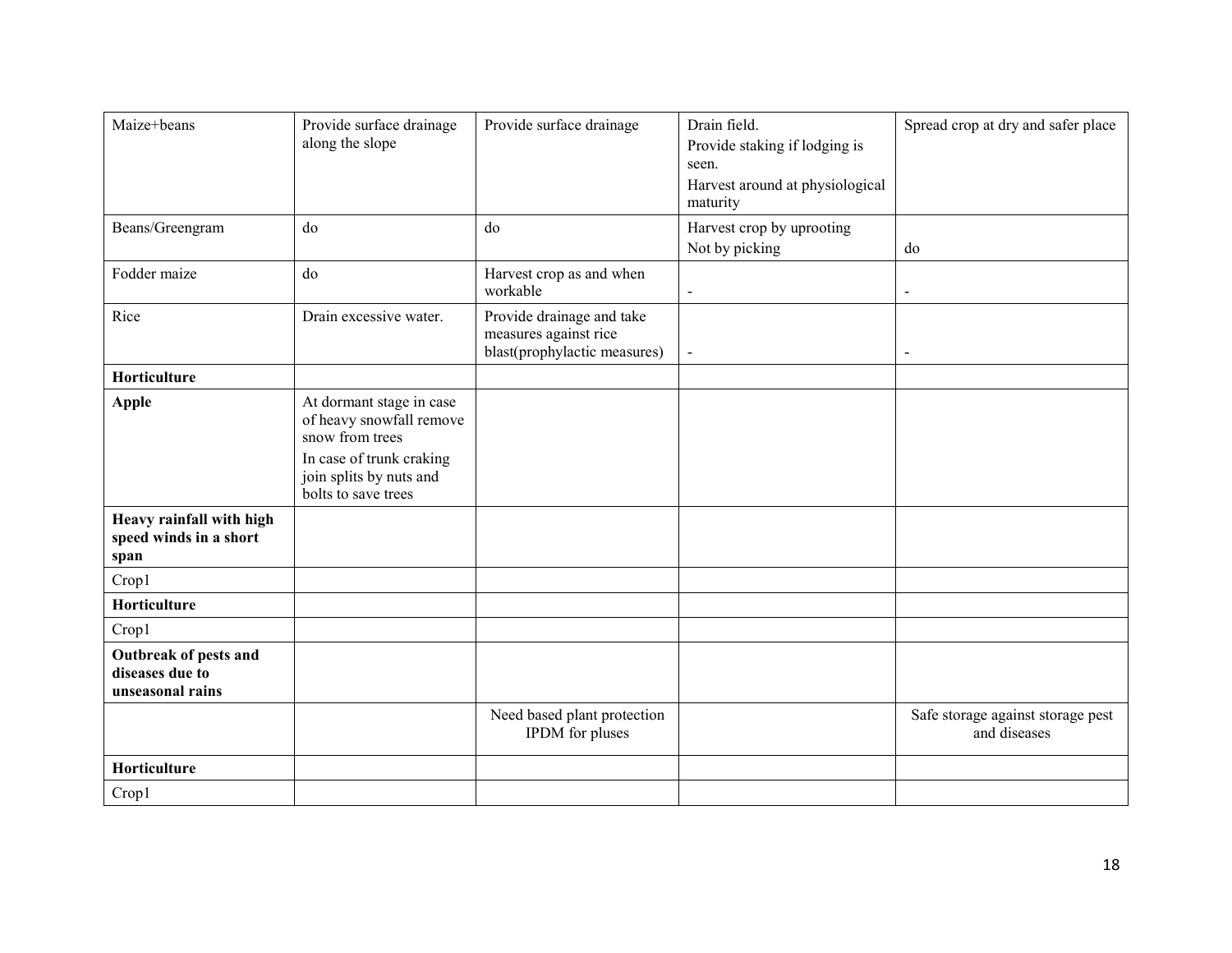### 2.3 Floods : Not experienced / encountered

| <b>Condition</b>                                            | <b>Suggested contingency measure</b> |                                                                             |                                                                                                         |                                                                             |
|-------------------------------------------------------------|--------------------------------------|-----------------------------------------------------------------------------|---------------------------------------------------------------------------------------------------------|-----------------------------------------------------------------------------|
| Transient water logging/ partial<br>inundation <sup>1</sup> | Seedling / nursery stage             | <b>Vegetative stage</b>                                                     | <b>Reproductive stage</b>                                                                               | At harvest                                                                  |
| Rice                                                        | <b>NA</b>                            | -Remove slit from the effected<br>parts of field<br>-Drain water from field | -Staking of lodged plants<br>-Remove slit<br>-Drain water<br>-Prophylactic spray to<br>control diseases | -Drain field<br>-Remove slit<br>-Harvest and take produce to<br>safer place |
| Horticulture                                                |                                      |                                                                             |                                                                                                         |                                                                             |
| Crop1                                                       |                                      |                                                                             |                                                                                                         |                                                                             |
| Continuous submergence<br>for more than 2 days              |                                      |                                                                             |                                                                                                         |                                                                             |
| Crop1                                                       |                                      |                                                                             |                                                                                                         |                                                                             |
| Horticulture                                                |                                      |                                                                             |                                                                                                         |                                                                             |
| Crop1                                                       |                                      |                                                                             |                                                                                                         |                                                                             |
| Sea water intrusion                                         |                                      |                                                                             |                                                                                                         |                                                                             |
| Crop1                                                       |                                      |                                                                             |                                                                                                         |                                                                             |

2.4 Extreme events: Heat wave / Cold wave/Frost/ Hailstorm /Cyclone : Not experienced / encountered

| <b>Extreme event type</b> | <b>Suggested contingency measure</b>                                                 |                                             |                           |            |  |
|---------------------------|--------------------------------------------------------------------------------------|---------------------------------------------|---------------------------|------------|--|
|                           | Seedling / nursery stage                                                             | <b>Vegetative stage</b>                     | <b>Reproductive stage</b> | At harvest |  |
| <b>Heat Wave</b>          | <b>NA</b>                                                                            |                                             |                           |            |  |
| Cold wave                 |                                                                                      |                                             |                           |            |  |
| <b>Rice</b>               | At nursery stage use low polythene tunnel to<br>Grow rice nursery as standard method | Increase water level in the<br>paddy fields | Keep water level up       |            |  |
| Horticulture              |                                                                                      |                                             |                           |            |  |
| Crop1                     |                                                                                      |                                             |                           |            |  |
| Frost                     |                                                                                      |                                             |                           |            |  |
| Crop1                     |                                                                                      |                                             |                           |            |  |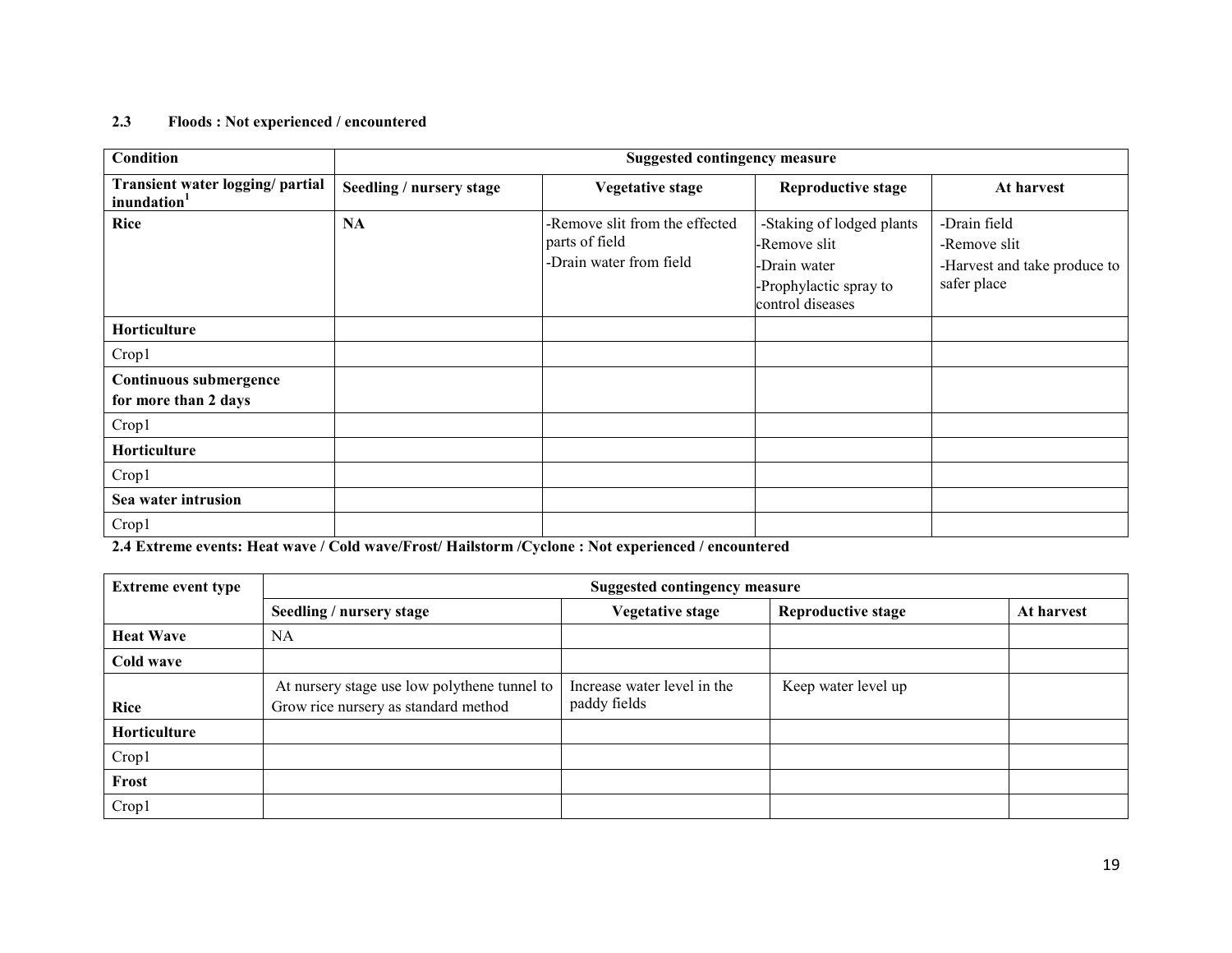| Horticulture |  |  |
|--------------|--|--|
| Crop1        |  |  |
| Hailstorm    |  |  |
| Crop1        |  |  |
| Horticulture |  |  |
| Crop1        |  |  |
| Cyclone      |  |  |
| Crop1        |  |  |
| Horticulture |  |  |
| Crop1        |  |  |

#### 2.5Contingent strategies for Livestock, Poultry & Fisheries

# 2.5.1 Livestock

|                                  | <b>Suggested contingency measures</b>                                                                                                            |                                                                                                                                                                                |                                                   |  |
|----------------------------------|--------------------------------------------------------------------------------------------------------------------------------------------------|--------------------------------------------------------------------------------------------------------------------------------------------------------------------------------|---------------------------------------------------|--|
|                                  | Before the event <sup>s</sup>                                                                                                                    | During the event                                                                                                                                                               | After the event                                   |  |
| <b>Drought</b>                   |                                                                                                                                                  |                                                                                                                                                                                |                                                   |  |
| Feed and fodder availability     | - Necessary arrangements to grow fodder on<br>bunds/orchars and irrigated area as need based<br>- Use excessive fodder for making hay and silage | -Keep animals under shade<br>-Use urea molasses treated roughage<br>-Use feed blocks prepared from crop residue<br>And apple pomace<br>-Ensure availability of mineral mixture |                                                   |  |
| Drinking water                   | Ensure storage of drinking water in storage tanks                                                                                                | Ensure storage of water                                                                                                                                                        |                                                   |  |
| Health and disease<br>management | Arrangement and preparedness with required<br>medicine stock                                                                                     | Vaccination for foot and mouth disease and other<br>required dosage and vaccination if not done<br>earlier                                                                     | Culling sick<br>and<br>unproductive<br>livestock. |  |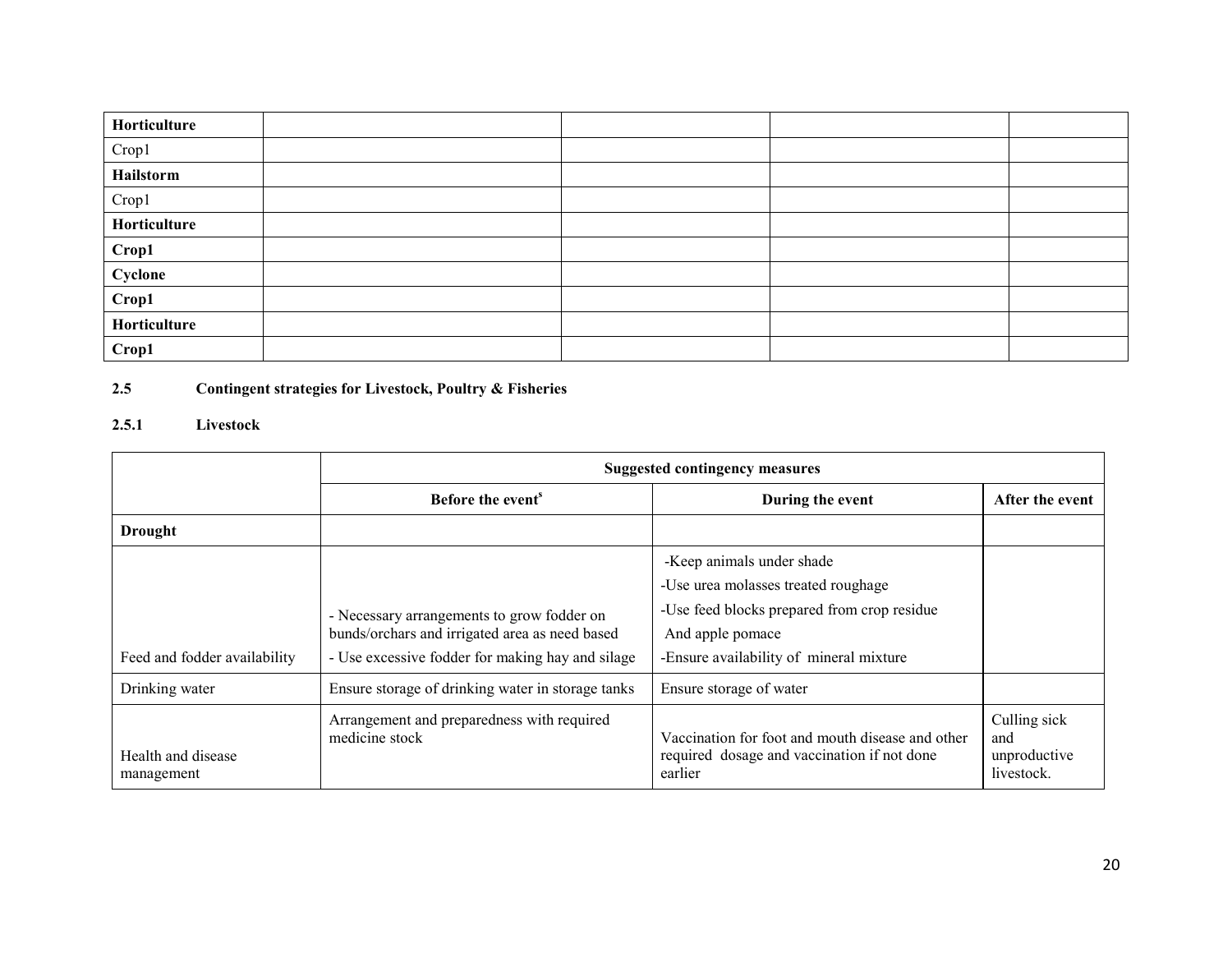| <b>Floods</b>                    |                |                                                                                                 |  |
|----------------------------------|----------------|-------------------------------------------------------------------------------------------------|--|
|                                  |                | Take animals to safer places<br>-Use feed blocks prepared from crop residue<br>And apple pomace |  |
| Feed and fodder availability     | $\blacksquare$ | -Spread wet fodder at safer places to dry                                                       |  |
| Drinking water                   |                |                                                                                                 |  |
| Health and disease<br>management |                |                                                                                                 |  |
| Cyclone                          |                |                                                                                                 |  |
| Heat wave and cold wave          |                |                                                                                                 |  |

s based on forewarning wherever available

## 2.5.2 Poultry

|                               | <b>Suggested contingency measures</b>                                |                                 |                           | Convergence/linkages<br>with ongoing programs,<br>if any |
|-------------------------------|----------------------------------------------------------------------|---------------------------------|---------------------------|----------------------------------------------------------|
|                               | Before the event <sup>a</sup><br>During the event<br>After the event |                                 |                           |                                                          |
| Drought                       |                                                                      |                                 |                           |                                                          |
|                               |                                                                      | Utilisse damaged<br>food grains |                           |                                                          |
| Shortage of feed ingredients  | Ensure stock of feed                                                 | Utilise stored feed             | Culling of affected birds |                                                          |
| Drinking water                | Storage in water reservoirs                                          | Use stored water                | $\overline{\phantom{0}}$  |                                                          |
| Health and disease management | Preparedness and<br>arrangement of<br>vaccination                    | Mass vaccination                | Culling of diseased birds |                                                          |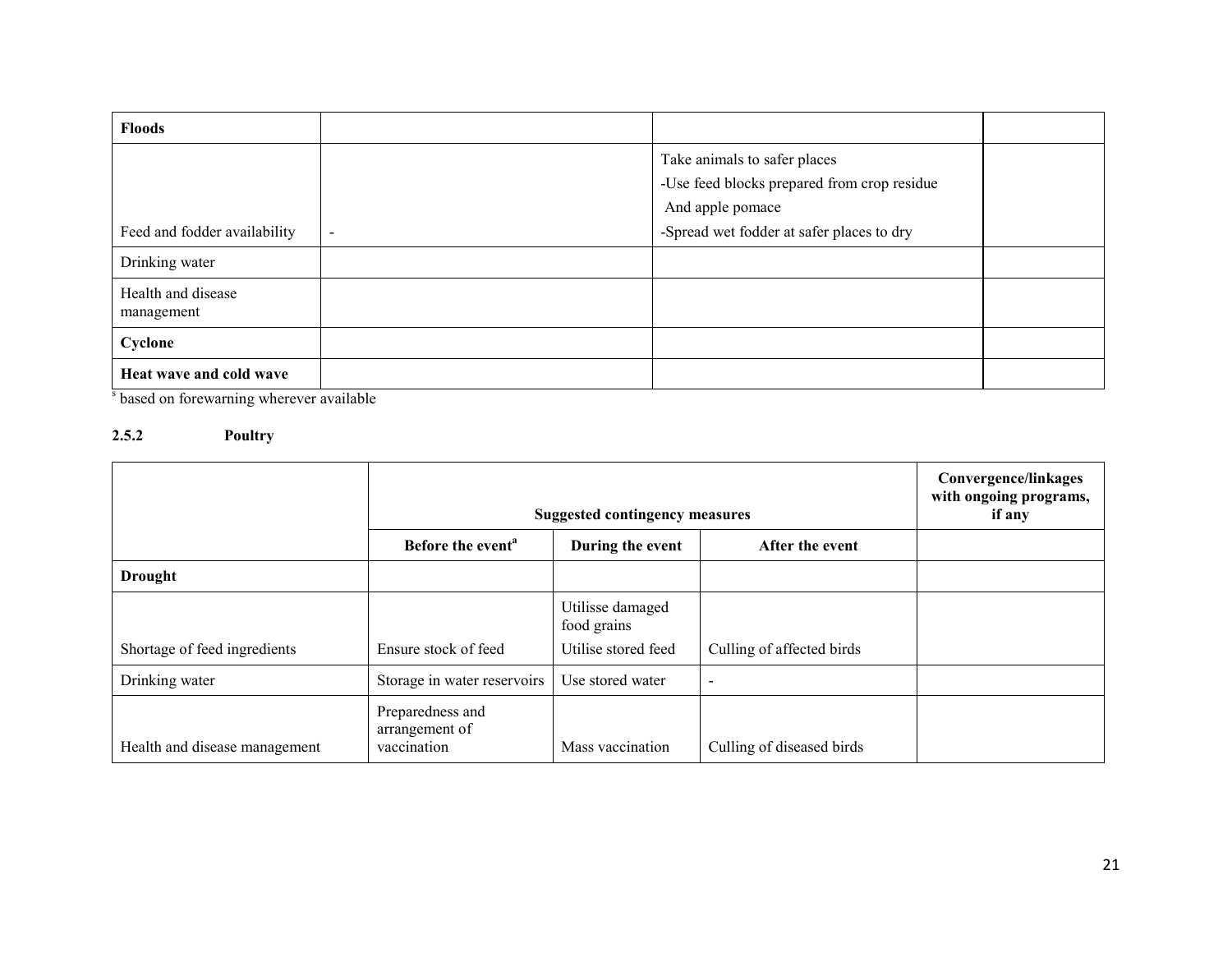| <b>Floods</b>           |  |  |
|-------------------------|--|--|
| Cyclone                 |  |  |
| Heat wave and cold wave |  |  |

<sup>a</sup> based on forewarning wherever available

# 2.5.3 Fisheries/ Aquaculture

|                            | <b>Suggested contingency measures</b> |                                                                           |                 |  |
|----------------------------|---------------------------------------|---------------------------------------------------------------------------|-----------------|--|
|                            | Before the event <sup>a</sup>         | During the event                                                          | After the event |  |
| 1) Drought                 |                                       |                                                                           |                 |  |
|                            |                                       | Protect brood stock by making<br>deep trenches in the middle of<br>ponds. |                 |  |
|                            |                                       | Sale of additional stock                                                  |                 |  |
|                            |                                       | Provide aeration                                                          |                 |  |
|                            | Prepare additional water reservoirs   | Stop feeding/restrict feeding                                             |                 |  |
| A. Capture                 | and exigency ponds                    | Give chilling treatment                                                   | $\blacksquare$  |  |
| B. Aquaculture             |                                       |                                                                           |                 |  |
| 2) Floods                  |                                       |                                                                           |                 |  |
| A. Capture                 |                                       |                                                                           |                 |  |
| B. Aquaculture             |                                       |                                                                           |                 |  |
| 3. Cyclone / Tsunami       |                                       |                                                                           |                 |  |
| A. Capture                 |                                       |                                                                           |                 |  |
| B. Aquaculture             |                                       |                                                                           |                 |  |
| 4. Heat wave and cold wave |                                       |                                                                           |                 |  |
| A. Capture                 |                                       |                                                                           |                 |  |